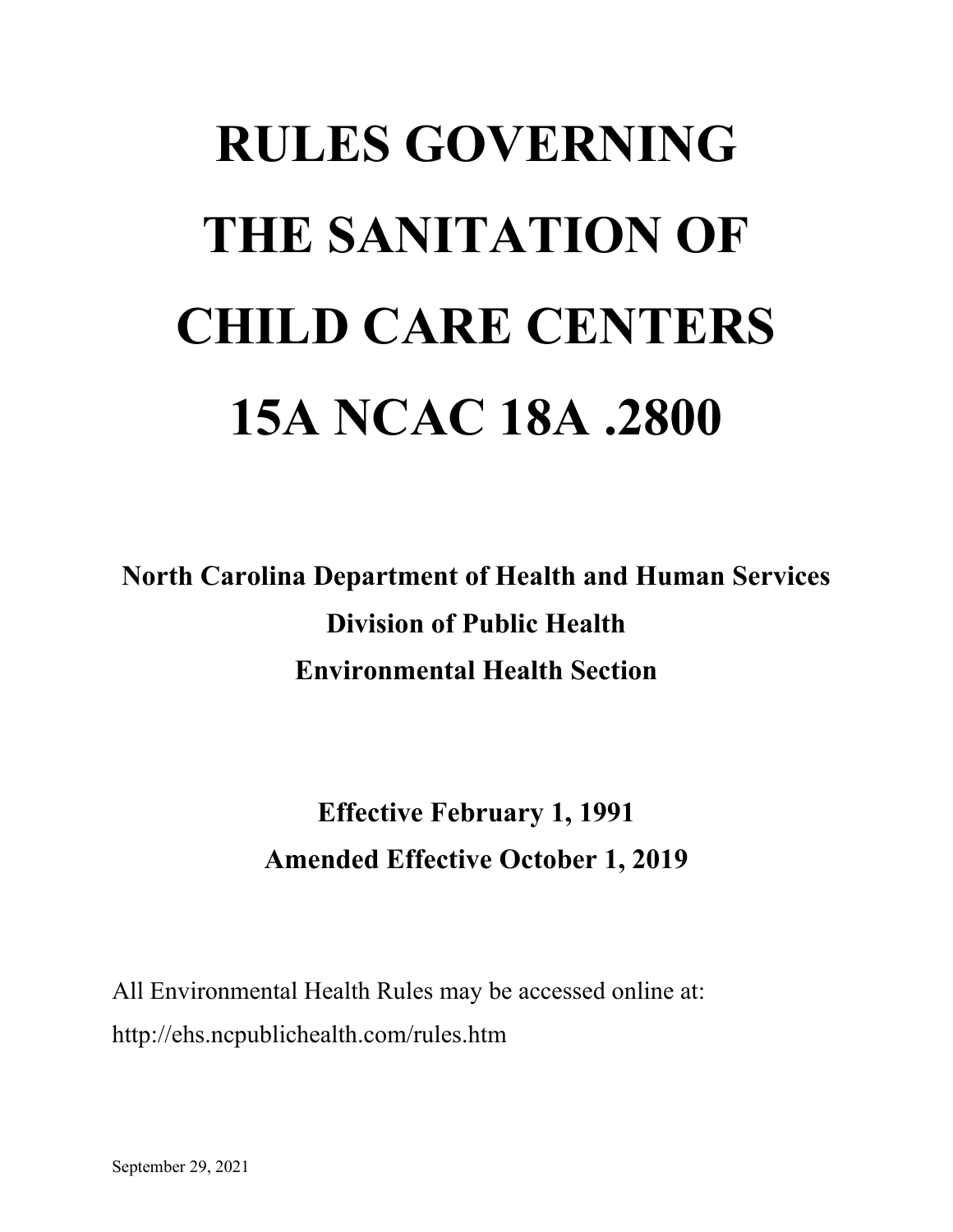# **SECTION .2800 - SANITATION OF CHILD CARE CENTERS**

#### **15A NCAC 18A .2801 DEFINITIONS**

The following definitions shall apply in regards to child care centers throughout this Section:

- (1) "Adequate" means determined by the Department to be of sufficient size, volume, or technical specifications, to effectively accommodate and support the planned, current, or projected workloads for a specified operational area.
- (2) "Approved" means determined by the Department to be in compliance with this Section.
- (3) "Communicable Condition" means the state of being infected with a communicable agent but without symptoms.
- (4) "Communicable Disease" means any disease that can be transmitted from one person to another directly, by contact with excrement, other body fluids, or discharges from the body; or indirectly, via substances or inanimate objects, such as contaminated food, drinking glasses, toys or water; or via vectors, such as flies, mosquitoes, ticks, or other insects.
- (5) "Department" or "DENR" means the North Carolina Department of Environment and Natural Resources. The term also means the authorized representative of the Department.
- (6) "Designated Emergency Medication" means any medication used or needed for the immediate recovery from a potentially life-threatening event.
- (7) "Disinfecting Solution" means a solution containing 500 to 800 parts per million (ppm) of chlorine. A disinfecting solution can be made by mixing a solution of one-quarter cup (2 fluid ounces) household liquid chlorine bleach with one gallon of tap water (or one tablespoon of liquid household bleach in one quart of water) and prepared fresh daily. In addition, products registered with the U.S. Environmental Protection Agency as hospital grade germicides or disinfectants or as disinfectants for safe use in schools, child care centers, institutions or restaurants are also approved disinfectants, provided the manufacturer's Material Safety Data Sheets are kept on file at the child care center and the instructions for use are followed.
- (8) "Division of Child Development" means the child care licensing agency in the N.C. Department of Health and Human Services.
- (9) "Food" means any raw, cooked, or processed edible substance, ice, beverage, or ingredient used or intended for use or for sale in whole or in part for human consumption.
- (10) "Food Preparation" means the handling of foods or utensils in the preparation of meals, including opening and closing of baby bottles, baby food jars and cereal boxes, as well as the opening and closing of any other food items intended for the assembly of ingredients for human consumption.
- (11) "Food Service" means the distribution of prepared foods for consumption, including those food items prepared at the child care center; received by the center from approved food establishments; milk placed in a pitcher or other serving container; ice transported, stored and dispensed; bagged lunches sent from home; and the use of utensils to minimize direct food contact.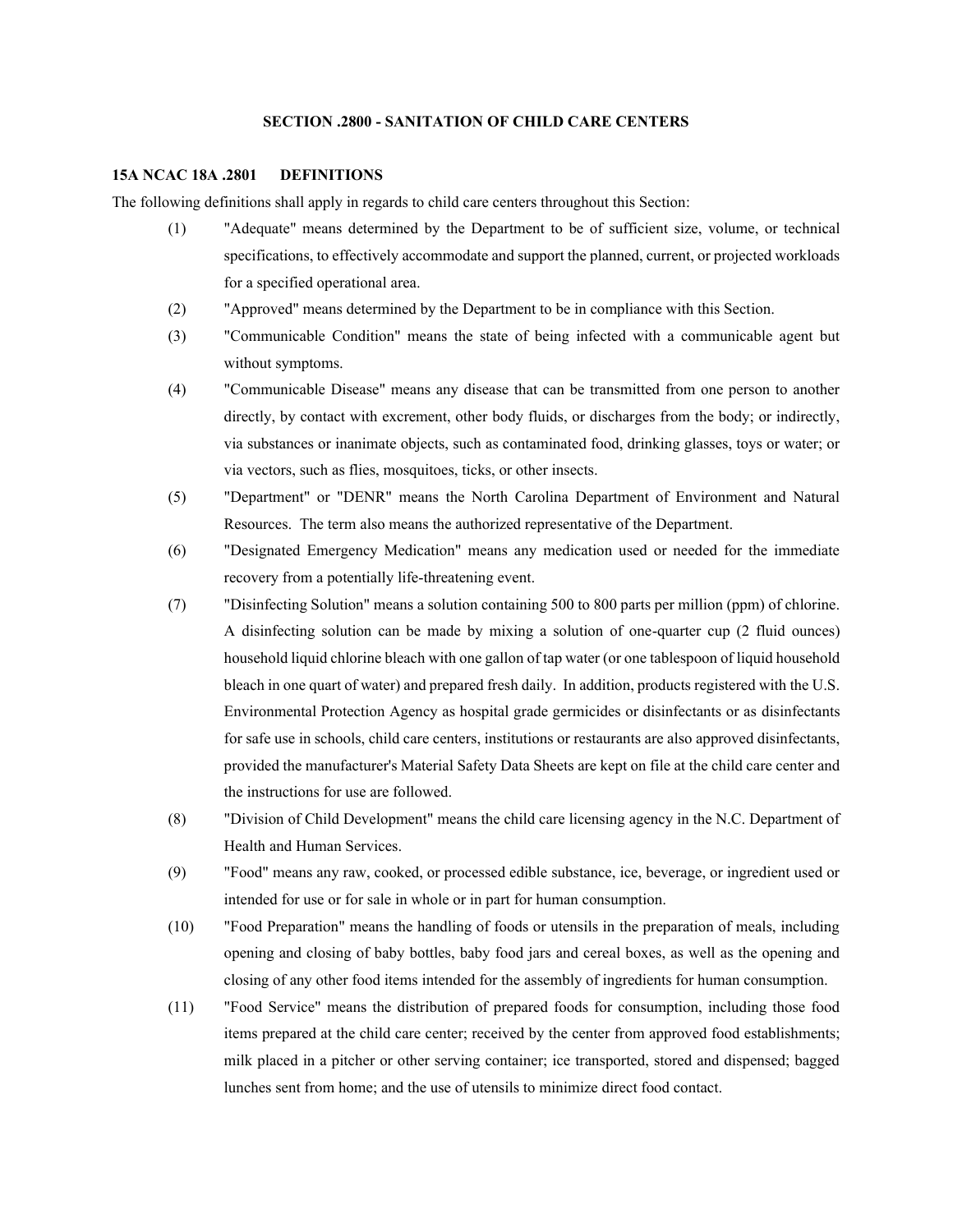- (12) "Frying" means to cook over direct heat in hot oil or fat. This includes the oil or fat that is generated by the food or added to the cooking utensil.
- (13) "Hermetically Sealed" means a container designed and intended to be secure against the entry of microorganisms and to maintain the commercial sterility of its contents after processing.
- (14) "Household bleach" means bleach sold in concentrations that are intended for household use, and not industrial applications. Household bleach is sold in retail stores at strengths of 5.25 percent hypochlorite (regular strength bleach) solution and 6.00 percent hypochlorite (ultra strength bleach) solution.
- (15) "Lavatory" means a sink that is equipped with hot and cold water under pressure for the primary purpose of handwashing.
- (16) "Multi-Service Articles" means tableware, including flatware and hollowware that are designed, fabricated, and intended by the manufacturer to be washed, rinsed, sanitized, and re-used.
- (17) "Multi-Use Articles" means bulk food containers and utensils designed, fabricated, and intended by the manufacturer to be washed, rinsed, sanitized, and re-used. The term includes food storage containers, beverage pitchers, serving spoons and bowls, tongs, and spatulas. The term does not include multi-service articles as defined in this Rule.
- (18) "Potable Water" means water from an approved source which is suitable for drinking.
- (19) "Potentially Hazardous Food" means any food or ingredient, natural or synthetic, in a form capable of supporting the growth of infectious or toxigenic microorganisms, including Clostridium botulinum. This term includes raw or heat-treated food of animal origin, raw seed sprouts, and heattreated foods of plant origin. The term does not include foods which have a pH level of 4.6 or below or a water activity value of 0.85 or less.
- (20) "Putrescible Materials" means materials likely to rot or putrefy, such as fruit, vegetables, meats and dairy products.
- (21) "Sanitary Sewage System" means a complete system of sewage collection, treatment, and disposal and includes septic tank systems, connection to a public or community sewage system, sewage reuse or recycle systems, or mechanical or biological treatment systems.
- (22) "Sanitizing Solution" means a solution containing 50 to 200 parts per million (ppm) of chlorine. A sanitizing solution can be made by mixing a tablespoon of liquid household chlorine bleach with one gallon of water and prepared fresh daily.
- (23) "School Age" means any child who is at least five years old on or before October 16 of the current school year and who is attending, or has attended, a public or private grade school or kindergarten; or any child who is not five years old and will not be five years old on or before October 16 of that school year, but has been attending school during that school year in another state in accordance with the laws or rules of that state before moving to and becoming a resident of North Carolina; or any child who is at least five years old on or before April 16 of the current school year, is determined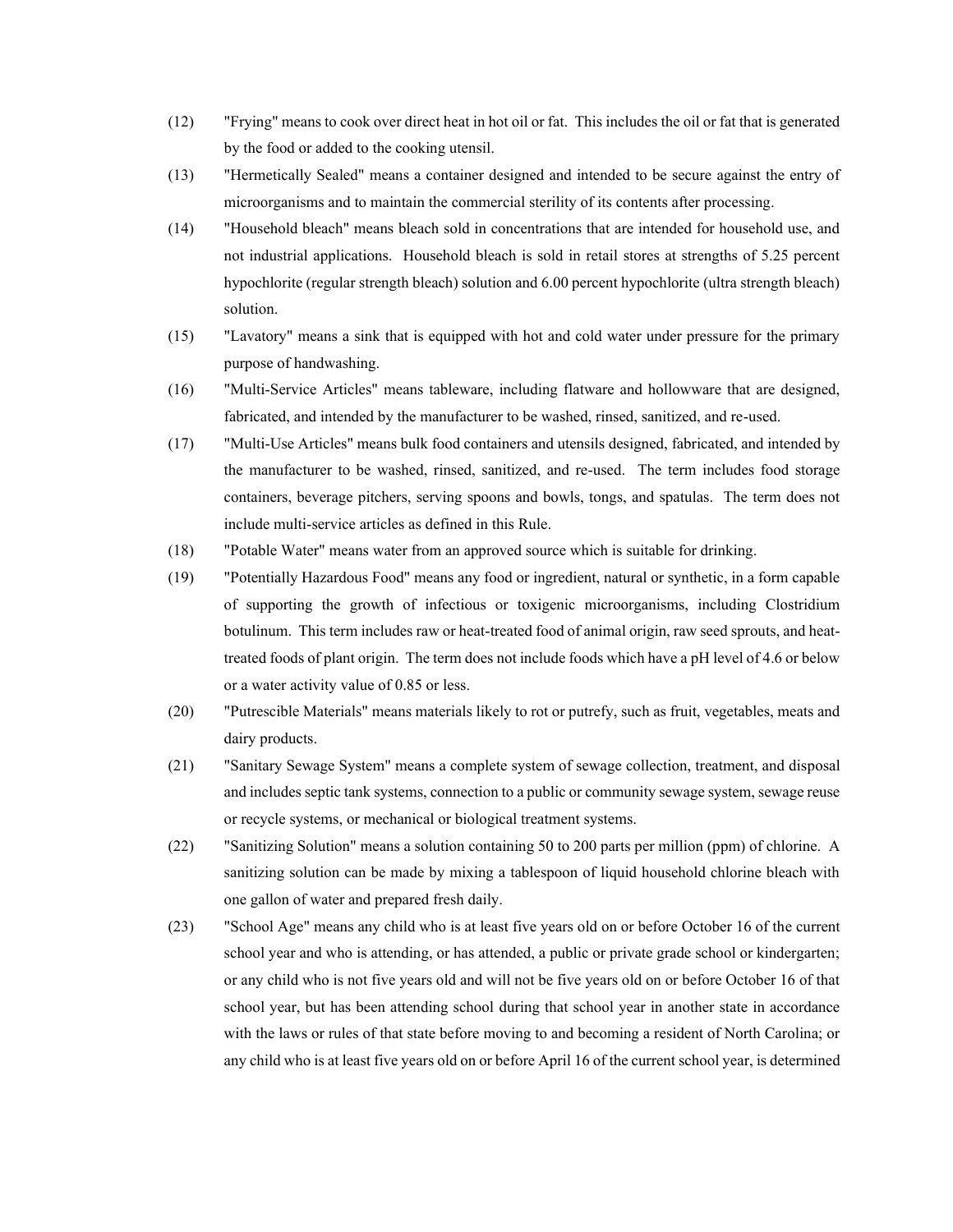by the principal of a school to be gifted and mature enough to justify admission to the school and is enrolled no later than the end of the first month of the school year.

- (24) "Single-Service Articles" means tableware, including flatware and hollowware, carry-out utensils and other items such as bags, containers, stirrers, straws, toothpicks, and wrappers that are designed, fabricated and intended by the manufacturer for one-time use.
- (25) "Single-Use Articles" means bulk food containers and utensils intended by the manufacturer to be used once and discarded. The term includes formed buckets, bread wrappers, pickle barrels, and No. 10 cans. The term does not include single-service articles as defined in this Rule.
- (26) "Tempered Water" means water that is between  $80^{\circ}$ F and  $110^{\circ}$ F.
- (27) "Utensils" means any kitchenware, tableware, glassware, cutlery, containers or other equipment that food or drink comes in contact with during storage, preparation or serving.
- (28) "Work Surfaces" means the following locations in the kitchen: food service areas; stove top surfaces; food preparation surfaces; utensil and dishwashing areas; surfaces used for air drying; drain boards; and counter top surfaces. In child care rooms, work surfaces include food preparation areas, diaper changing surfaces, counter top surfaces, children work tables, desks and easels.
- *History Note: Authority G.S. 110-91; Eff. July 1, 1991; Amended Eff. March 1, 1995; Temporary Amendment Eff. April 15, 1998;*

Amended Eff. July 1, 2006; January 1, 2006; April 1, 1999.

#### **15A NCAC 18A .2802 APPROVAL OF CONSTRUCTION AND RENOVATION PLANS**

(a) Plans drawn to scale and specifications for new child care centers shall be submitted to the local health department for review and approval prior to initiating construction. Plans drawn to scale and specifications for changes to building dimensions, kitchen specifications, or other modifications to existing child care centers shall also be submitted to the local health department for review and approval prior to construction. Plans drawn to scale and specifications for prototype "franchise" or "chain" child care centers shall be submitted to DENR, Division of Environmental Health, Environmental Health Services Section, Children's Environmental Health Branch. When requested by an operator of a center or by the Secretary of the Department of Health and Human Services, the local health department shall visit or inspect an existing or proposed center, within 30 days of the request, to determine compliance with this Section.

(b) Review of the plans by the local health department or the Environmental Health Services Section shall be based on the requirements of this Section.

(c) Construction and modifications shall comply with the approved plans.

*History Note: Authority G.S. 110-91; Eff. July 1, 1991; Temporary Amendment Eff. April 15, 1998;*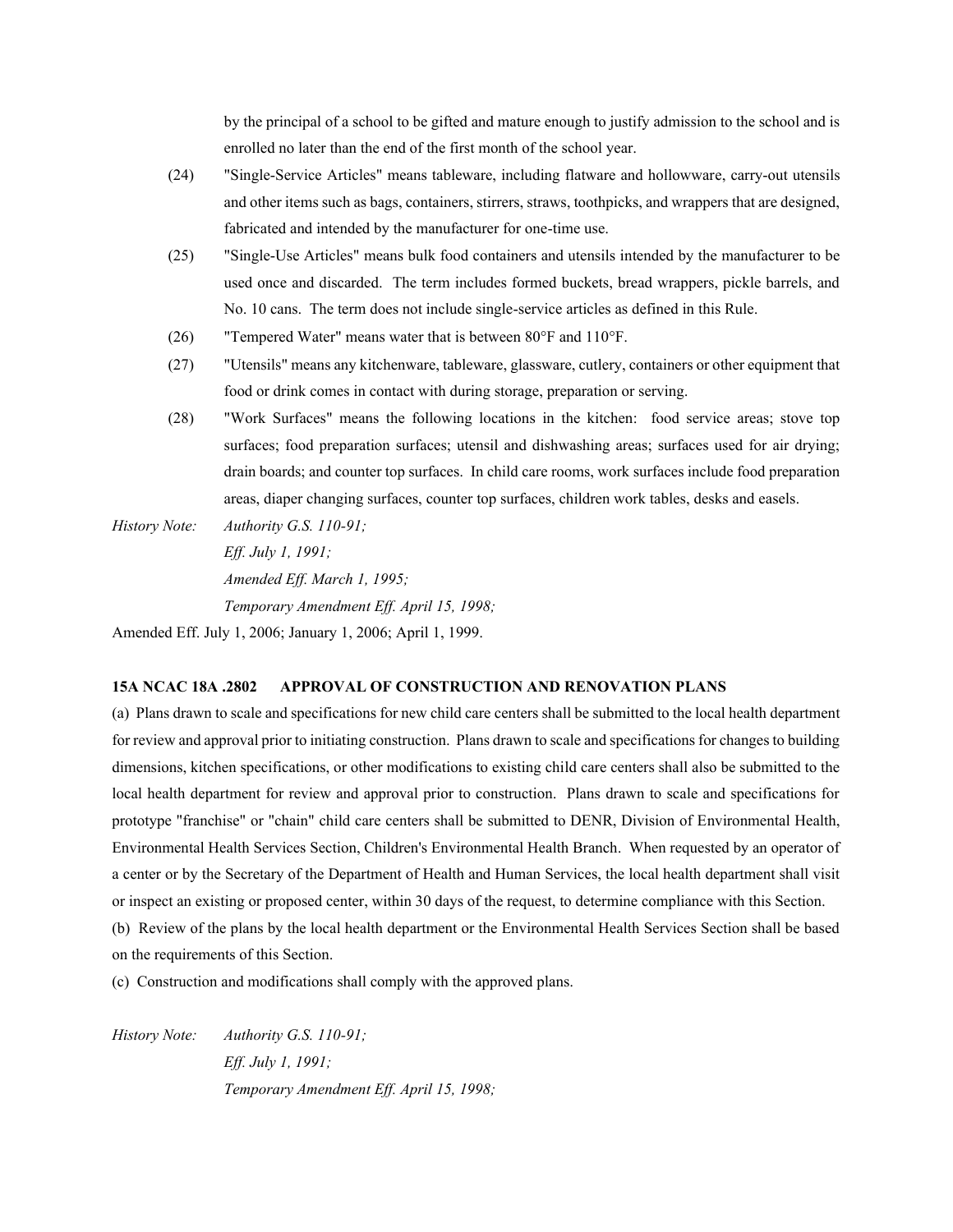*Amended Eff. April 1, 1999; Temporary Amendment Eff. December 1, 1999; Amended Eff. January 1, 2006; April 1, 2001.*

#### **15A NCAC 18A .2803 HANDWASHING**

(a) Child Care operators shall instruct employees that handwashing is the single most important line of defense in preventing the transmission of disease-causing organisms. Employees shall wash hands upon reporting for work; before and after handling food; before bottle feeding or serving to other children; before handling clean utensils or equipment; after toileting or handling of body fluids (e.g., saliva, nasal secretions, vomitus, feces, urine, blood, secretions from sores, pustulant discharge); after diaper changing; after handling soiled items such as garbage, mops, cloths and clothing; after being outdoors; after handling animals or animal cages; and after removing disposable gloves. The use of hand sanitizing products does not replace the requirement for handwashing. However, except for diapering, food preparation, and food service, hand sanitizing products may be used in lieu of handwashing while an employee is supervising children outdoors if hands are washed upon returning indoors.

(b) Children shall wash hands upon arrival at the child care center; after each diaper change or visit to the toilet; before eating meals or snacks; before and after water play; after outdoor activity; and after handling animals or animal cages. Except for diapering and before eating meals or snacks, hand sanitizing products may be used in lieu of handwashing while children are outdoors if hands are washed upon returning indoors.

(c) Handwashing procedures shall include:

- (1) using liquid soap and tempered water;
- (2) rubbing hands vigorously with soap and tempered water for 15 seconds;
- (3) washing all surfaces of the hands, to include the backs of hands, palms, wrists, under fingernails and between fingers;
- (4) rinsing well for ten seconds;
- (5) drying hands with a paper towel or other hand-drying device; and
- (6) turning off faucet with a paper towel or other method without recontaminating hands.

Note: Refer to Rule .2828 of this Section for history.

*History Note: Authority G.S. 110-91; Eff. July 1, 1991; Amended Eff. February 1, 1995; Temporary Amendment Eff. April 15, 1998; Amended Eff. July 1, 2006; January 1, 2006; April 1, 1999.*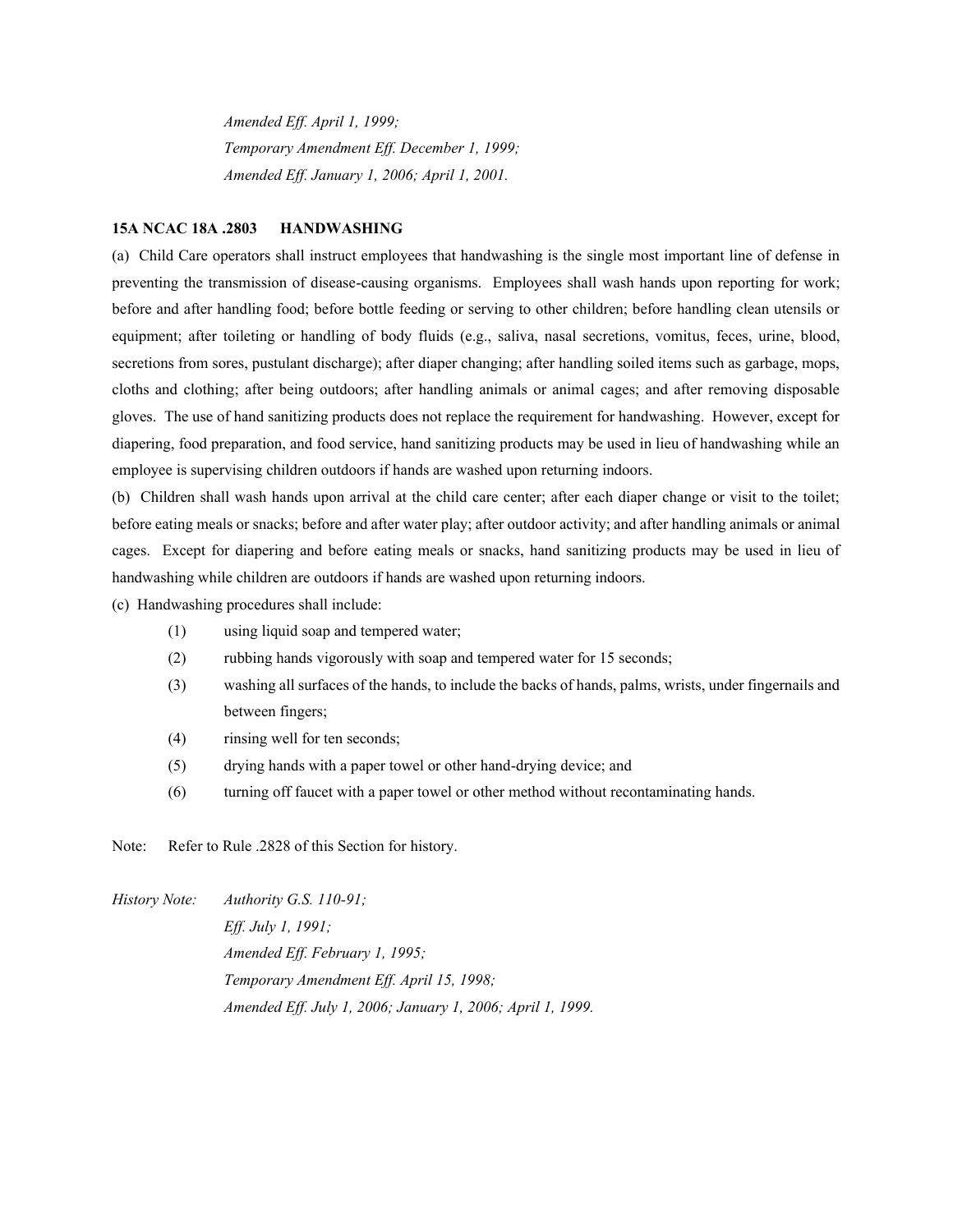#### **15A NCAC 18A .2804 FOOD SUPPLIES**

(a) In child care centers, food shall be free from spoilage, filth, or other contamination and shall be safe for human consumption. Potentially hazardous foods, including foods packaged in hermetically sealed containers, shall be obtained only from sources that are permitted or inspected by a local health department, the North Carolina Department of Agriculture and Consumer Services or other government regulatory agency. The use of food packaged in hermetically sealed containers that was not prepared in a commercial food processing establishment is prohibited. Food prepared and sent from home to be shared with other children shall be limited to non-potentially hazardous baked goods.

(b) Milk products that are used shall be Grade "A" pasteurized fluid milk and fluid milk products or evaporated milk. The term "milk products" means those products as defined in 15A NCAC 18A .1200. Copies of 15A NCAC 18A .1200 may be obtained from the Environmental Health Services Section, Division of Environmental Health. Unless prescribed by a physician, dry milk and dry milk products shall be used only for cooking purposes, including cooked pudding desserts and flavored hot beverages.

(c) Steamed and uncooked shellfish, raw eggs, and products containing raw eggs including raw cookie dough, cake batter, brownie mix, milkshakes and ice cream shall not be consumed by children. A pasteurized egg product may be used as a substitute for raw eggs.

(d) Breast milk, formula, and other bottled beverages, including beverages in sippy cups, sent from home shall be fully prepared, dated, and identified for the appropriate child at the child's home. All breast milk, formula, and other bottled beverages shall be returned to the child's home or discarded at the end of each day. Frozen breast milk shall be stored frozen for up to seven days. Frozen breast milk shall be labeled with the date received and date thawed for use. Previously frozen breast milk shall be refrigerated and may be stored for no more than 24 hours. Microwaves shall not be used to thaw or warm breast milk, baby food, formula or other bottled beverages. Bottle warming equipment shall be inaccessible to children when in use and shall be emptied, cleaned and sanitized daily. Previously frozen breast milk shall not be refrozen for storage. Formula provided by the child care center shall be commercially pre-packaged, ready-to-feed, fully prepared, and packaged in single-use containers. However, breast milk or formula that does not meet these requirements may be provided by the child care center as prescribed by the child's physician or instructed by parent or guardian in writing. Bottles and other drinking utensils provided by the child care center shall be sanitized in accordance with this Section. Formula and other beverages which require refrigeration, baby food after opening, and breast milk shall be identified for the appropriate child and shall be refrigerated at  $45^{\circ}$ F (7 $^{\circ}$ C) or below. Upon opening, jars of baby food shall be covered, dated, refrigerated, and used within two days. Baby food may be served directly from the jar to one child if unused portions of the food are discarded after each feeding; otherwise, commercially prepared baby foods shall be served from a serving dish rather than the food jar. After the completion of each feeding, leftover formula, breast milk, and other bottled beverages shall be discarded or returned to the child's home at the end of each day.

(e) Child care centers receiving prepared meals or snacks from outside sources shall use meals and snacks obtained from food handling establishments permitted by a local health department, organizations that only serve prepared meals to child care centers, or another child care center inspected by a local health department. Child care centers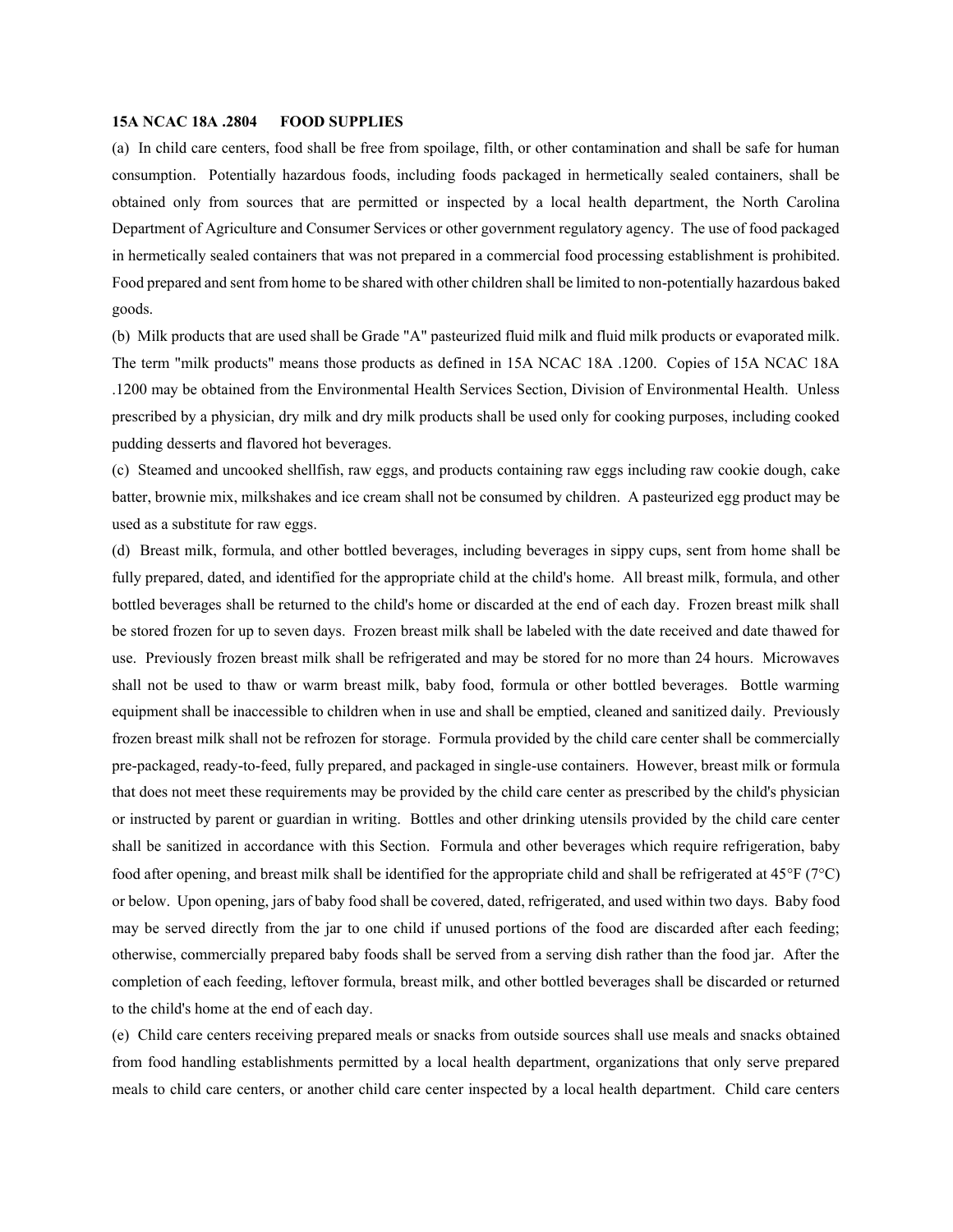may also receive prepared meals from organizations not licensed as child care centers only when these organizations are providing prepared meals to licensed child care centers. These organizations shall be inspected as child care centers by the local health department in the county where the meal is prepared. The inspection of these organizations shall be made by the local health department at the same time the inspection of the licensed child care center receiving these prepared meals is done. The inspection report of the organization providing these meals shall be a part of the inspection of the licensed child care center receiving the prepared meals, unless the organization is a permitted food handling establishment. During transportation, food shall meet the requirements of the Rules of this Section relating to food protection and storage.

(f) Lunches and other meals brought from home shall be dated and identified for the appropriate child at the child's home and shall be returned to the child's home or discarded at the end of each day. Meals containing potentially hazardous foods shall be refrigerated at  $45^{\circ}F$  (7 $^{\circ}C$ ) or below.

(g) Nothing in the Rules of this Section shall prohibit the use of fresh garden fruits and vegetables, including those grown at the child care center, so long as they are washed before being served.

*History Note: Authority G.S. 110-91; Eff. July 1, 1991; Amended Eff. February 1, 1995; January 1, 1992; Temporary Amendment Eff. April 15, 1998; Amended Eff. July 1, 2006; January 1, 2006; April 1, 1999.*

# **15A NCAC 18A .2805 FOOD PROTECTION**

*History Note: Authority G.S. 110-91; Eff. July 1, 1991; Repealed Eff. January 1, 2006.*

# **15A NCAC 18A .2806 FOOD STORAGE AND PROTECTION**

(a) In child care centers, food shall be stored in approved, clean, tightly covered, storage containers once the original package is opened. Approved containers include resealable bags and other containers made of plastic or glass. Reusable containers that come in direct contact with food must be easy to clean, in good repair and intended for food storage.

(b) Food items, that are stored in classrooms or other rooms intended for child care use, shall be limited to those food items which are individually packaged unless the classroom is equipped with a food preparation area. Provisions shall be made to store and protect these food items from all potential sources of contamination and other nonfood items stored in the classroom.

(c) Dry foods that are not readily identifiable and are stored in containers shall be labeled.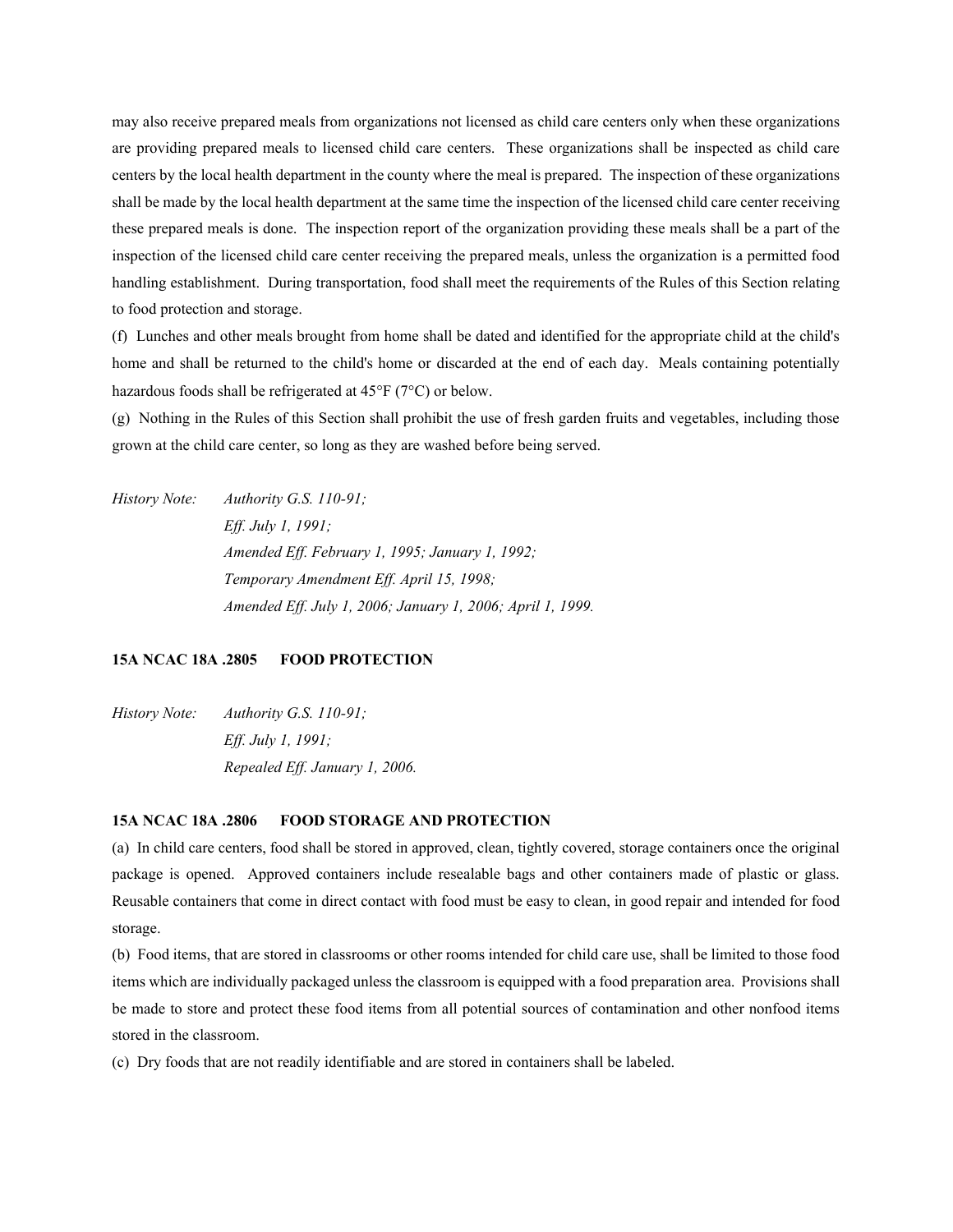(d) Food shall be stored above the floor in a manner that protects the food from splash and other contamination and that permits easy cleaning of the storage area.

(e) Food and containers of food shall not be stored under exposed sewer lines. Food shall not be stored in toilet or laundry rooms. Child care centers licensed for fewer than 13 children and located in a residence may store food in laundry rooms if protected as required in Paragraph (f) of this Rule.

(f) All food shall be stored in a manner to protect it from dust, rodents, insects, drip, splash and other contamination. Raw meats, poultry, fish, shellfish and eggs shall be stored on shelving beneath and separate from other foods. The temperature of potentially hazardous food provided by the center shall be  $45^{\circ}F$  (7°C) or below, or 140°F (60°C) or above at all times, including field trips, catering events, outdoor service, except during necessary periods of preparation and service, and as otherwise provided in the Rules of this Section.

(g) Packaged food such as milk or other fluid containers may be stored in undrained ice as long as any individual units are not submerged in water. Wrapped sandwiches and other foods shall not be stored in direct contact with ice. (h) Refrigerated storage:

- (1) Refrigeration equipment shall be provided in such number and of such capacity to assure the maintenance of potentially hazardous food at required temperatures during storage. Each refrigerator shall be provided with a numerically scaled indicating thermometer, accurate to  $\pm 3^{\circ}F$  $(\pm 1.5^{\circ}C)$  located to measure the air temperature in the warmest part of the refrigerator and located to be easily readable. Recording thermometers, accurate to  $\pm 3^{\circ}F (\pm 1.5^{\circ}C)$ , may be used in lieu of indicating thermometers.
- (2) Potentially hazardous food requiring refrigeration after preparation shall be cooled to an internal temperature of 45°F (7°C), or below. Cooling of potentially hazardous foods shall be initiated upon completion of preparation or hot storage. Methods such as pouring into pans, agitation, and chilling with ice or water circulation external to the food containers shall be used to cool potentially hazardous food. Potentially hazardous food to be transported cold shall be prechilled and held at a temperature of 45°F (7°C) or below.

(3) Ice used for cooling stored food and food containers shall not be used for human consumption.

- (i) Hot storage:
	- (1) Hot food storage equipment shall be provided in sufficient number and capacity to assure the maintenance of food at the required temperature during storage. Each hot food unit shall be provided with a numerically scaled indicating thermometer, accurate to  $\pm 3^{\circ}F (\pm 1.5^{\circ}C)$ , located to measure the air temperature in the coolest part of the unit and located to be easily readable. Recording thermometers, accurate to  $\pm 3^{\circ}F (\pm 1.5^{\circ}C)$ , may be used in lieu of indicating thermometers. Where it is impractical to install thermometers on equipment such as steam tables, steam kettles, heat lamps, cal-rod units, or insulated food transport carriers, a metal stem-type numerically scaled indicating product thermometer shall be available and used to check internal food temperature.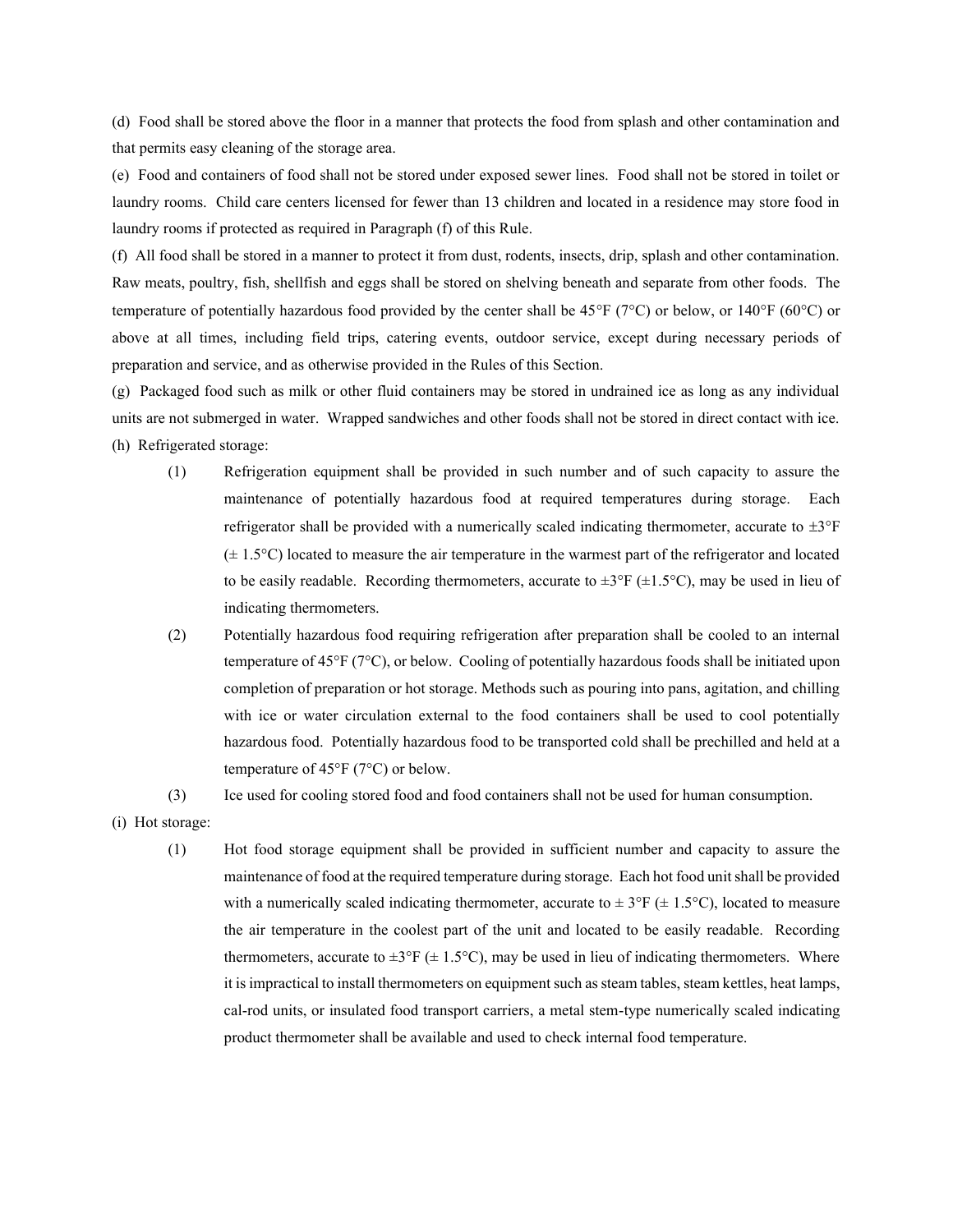(2) The internal temperature of potentially hazardous foods requiring hot storage shall be  $140^{\circ}F (60^{\circ}C)$ or above except during necessary periods of preparation and service. Potentially hazardous food to be transported hot shall be held at a temperature of 140°F (60°C) or above.

(j) In the event of a fire, flood, water supply interruption, power outage, or similar event that might result in the contamination of food, or that might prevent potentially hazardous food from being held at required temperatures, the person in charge shall either discard the food in question or contact the local health department.

*History Note: Authority G.S. 110-91; Eff. July 1, 1991. Amended Eff. February 1, 1995; Temporary Amendment Eff. December 1, 1999; Amended Eff. July 1, 2006; January 1, 2006; April 1, 2001.*

# **15A NCAC 18A .2807 FOOD PREPARATION**

(a) In child care centers, the preparation of food shall take place only in the approved facilities or space equipped as required in Rule .2810 of this Section.

(b) Food shall be prepared with the least possible manual contact, with utensils, and on surfaces that have been cleaned, rinsed, and sanitized prior to use in order to prevent cross-contamination.

(c) Food contact surfaces and utensils shall be cleaned and sanitized after preparing raw foods, prior to preparing ready-to-eat foods and after any interruption of operations in which contamination may have occurred.

(d) Raw fruits and raw vegetables shall be washed with potable water before being cooked or served.

(e) Potentially hazardous foods requiring cooking shall be cooked to heat all parts of the food to a temperature of at least  $140^{\circ}F(60^{\circ}C)$ , except that:

- (1) poultry, poultry stuffings, stuffed meats and stuffings containing meat shall be cooked to heat all parts of the food to at least  $165^{\circ}F(74^{\circ}C)$  with no interruption of the cooking process;
- (2) pork and any food containing pork shall be cooked to heat all parts of the food to at least  $150^{\circ}$ F  $(66^{\circ}$ C) with no interruption in the cooking process;
- (3) ground beef and foods containing ground beef shall be cooked to an internal temperature of at least  $155^{\circ}F (68^{\circ}C)$  with no interruption in the cooking process; and
- (4) roast beef shall be cooked to an internal temperature of at least  $130^{\circ}F(54^{\circ}C)$  with no interruption in the cooking process.

(f) Potentially hazardous foods requiring cooking and cooked in a microwave oven shall be rotated during cooking to compensate for uneven heat distribution and shall be heated an additional  $25^{\circ}F(13.9^{\circ}C)$  to compensate for shorter cooking times.

(g) Potentially hazardous foods that have been cooked and then refrigerated, if served above  $45^{\circ}F$  (7 $^{\circ}C$ ), shall be reheated to an internal temperature of 165°F (74°C) or higher before being served or before being placed in a hot food storage unit except that, food in intact packages may initially be reheated to  $140^{\circ}F (60^{\circ}C)$ . Steam tables, warmers,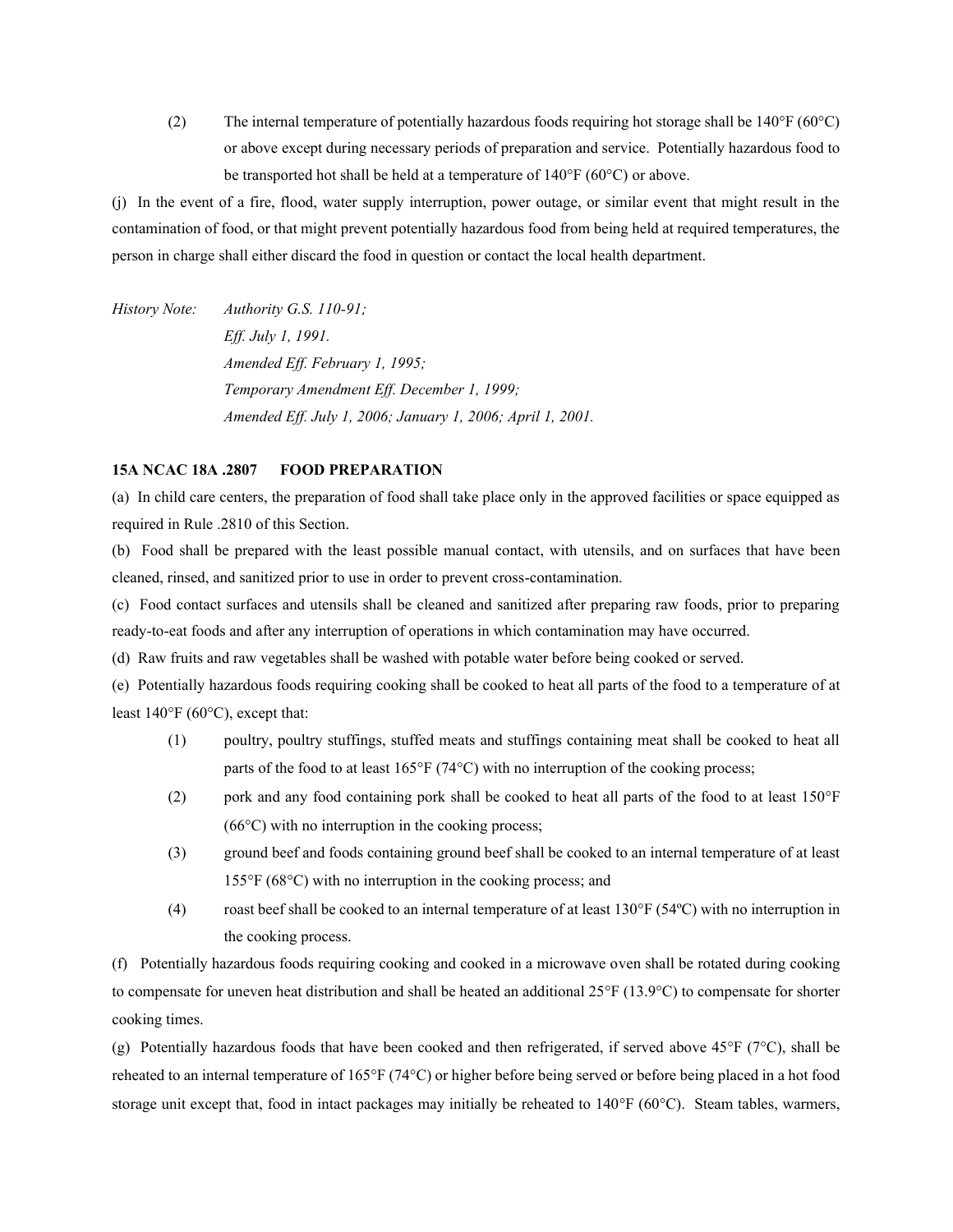and similar hot food holding units are prohibited for reheating of potentially hazardous foods. Potentially hazardous foods reheated in a microwave oven shall be heated an additional  $25^{\circ}F(13.9^{\circ}C)$ .

(h) Metal stem-type numerically scaled indicating product thermometers, accurate to  $2^{\circ}F$  (1 $^{\circ}C$ ), shall be provided and used to assure the attainment and maintenance of proper internal cooking, holding, or refrigeration temperatures of all potentially hazardous foods.

(i) Potentially hazardous foods shall be thawed:

- (1) in refrigerated units at a temperature not to exceed  $45^{\circ}F (7^{\circ}C)$ ;
- (2) under potable water of a temperature of  $70^{\circ}F(21^{\circ}C)$  or below, with sufficient water velocity to agitate and float off loose food particles into the overflow;
- (3) in a microwave oven only when the food will be immediately transferred to conventional cooking equipment as part of a continuous cooking process or when the entire, uninterrupted cooking process takes place in the microwave oven; or
- (4) as part of the conventional cooking process.
- *History Note: Authority G.S. 110-91; Eff. July 1, 1991; Amended Eff. January 1, 2006; February 1, 1995; October 1, 1993.*

#### **15A NCAC 18A .2808 FOOD SERVICE**

(a) In child care centers, milk and milk products for drinking purposes shall be stored in the original commercially filled container. Serving containers may be used for food service provided the unused milk is discarded.

(b) Ice shall be made, handled, transported, stored and dispensed in such a manner as to be protected against contamination. Ice shall be dispensed with scoops, tongs, or other ice-dispensing utensils or through automatic ice-dispensing equipment. Ice-dispensing utensils shall be stored on a clean surface or in the ice with the dispensing utensil's handle extended out of the ice. Between uses, ice transfer receptacles shall be stored to protect them from dust, drip, splash and other contamination. Ice storage bins shall be drained through an air gap.

(c) Employees preparing or serving food shall wash their hands in accordance with the procedures in Rule .2803(c) of this Section. Employees shall either use antibacterial soap, dips, or hand sanitizers immediately prior to food preparation or service or use clean, disposable gloves during food preparation or service. Employees engaged in food preparation in the kitchen shall wear effective hair restraints, keep their fingernails trimmed, clean and shall not wear fingernail polish or artificial fingernails unless wearing intact gloves. Hair spray is not an effective hair restraint.

(d) Once served, portions of leftover food shall not be served again unless the package is intact and the food is not potentially hazardous. Foods, including milk, placed on the table for family style food service are considered served. (e) Between uses during service, dispensing utensils shall be stored in the food with the dispensing utensil handle extended out of the food, in a container of water if the water is maintained at a temperature of at least 140°F (60°C),

or stored clean and dry.

(f) Children attending child care centers shall not be in the kitchen except when participating in a supervised activity.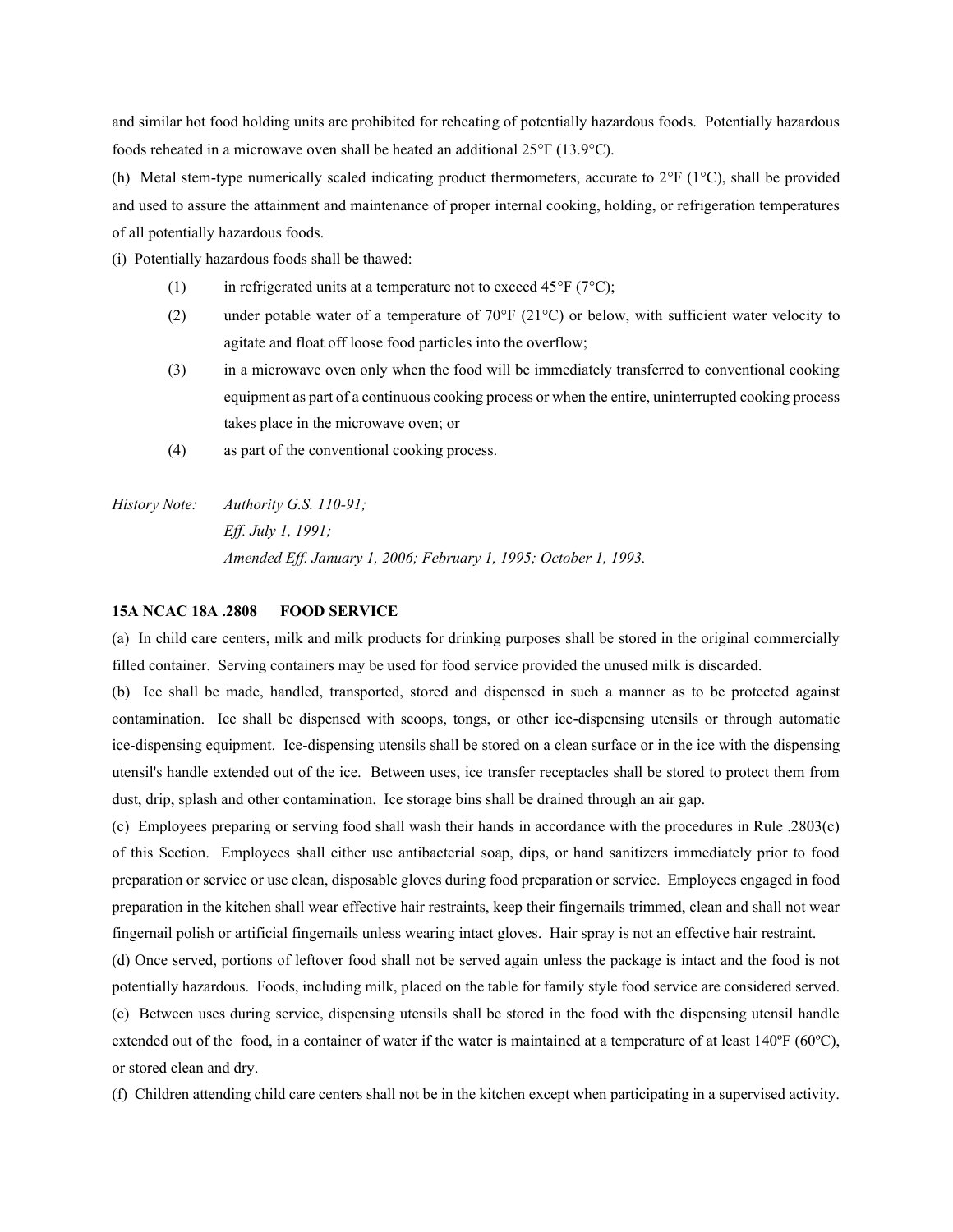(g) Nothing in this Section shall be construed as prohibiting family style food service at child care centers so long as supervision of the children is maintained throughout each meal except that family style food service shall be prohibited during the outbreak and investigation of communicable diseases.

*History Note: Authority G.S. 110-91; Eff. July 1, 1991; Amended Eff January 1, 2006; April 1, 1999; February 1, 1995.* 

#### **15A NCAC 18A .2809 FOOD SERVICE EQUIPMENT AND UTENSILS**

In child care centers, material and construction of food service equipment and utensils shall meet the following requirements:

- (1) Materials used in the construction of utensils and equipment shall be durable; corrosion-resistant; nonabsorbent; non-toxic; finished to have a smooth, easily cleanable surface; and resistant to pitting, chipping, cracking, scratching, distortion, and decomposition.
- (2) Food-contact surfaces shall be smooth; free of breaks, open seams, cracks, chips, pits and other imperfections; free of sharp internal angles, corners and crevices; and accessible for cleaning and inspection without being disassembled or by easy disassembly.
- (3) Nonfood contact surfaces shall be nonabsorbent with no obstructions to cleaning.
- (4) Solder shall be comprised of approved, non-toxic; corrosion-resistant materials.
- (5) Wood and wicker shall not be used as food-contact surfaces, except hard maple or an equivalent nonabsorbent wood may be used for cutting boards, cutting blocks or bakers' tables.
- (6) Galvanized metal shall not be used for utensils or food-contact equipment.
- (7) Linens shall not be used as food-contact surfaces, except that clean linen may be used in contact with bread and rolls.
- (8) Single-use and single-service articles shall be clean.
- (9) Reuse of single-service articles is prohibited.
- (10) Single-use articles such as formed buckets, bread wrappers, aluminum pie plates and cans shall be used only once except that containers made of plastic, glass or other material intended for food storage, with smooth sides and constructed to be easily cleaned may be reused.
- (11) Equipment and utensils that impart odors, color or taste, or contribute to the contamination of food shall not be used.
- (12) Product thermometers and thermometer probes shall be of metal stem-type construction.
- (13) Water filters or any other water conditioning devices shall be cleaned and maintained in accordance with the manufacturer's instructions.
- (14) Filters and other grease extracting equipment shall be cleaned and maintained in accordance with the manufacturer's specifications.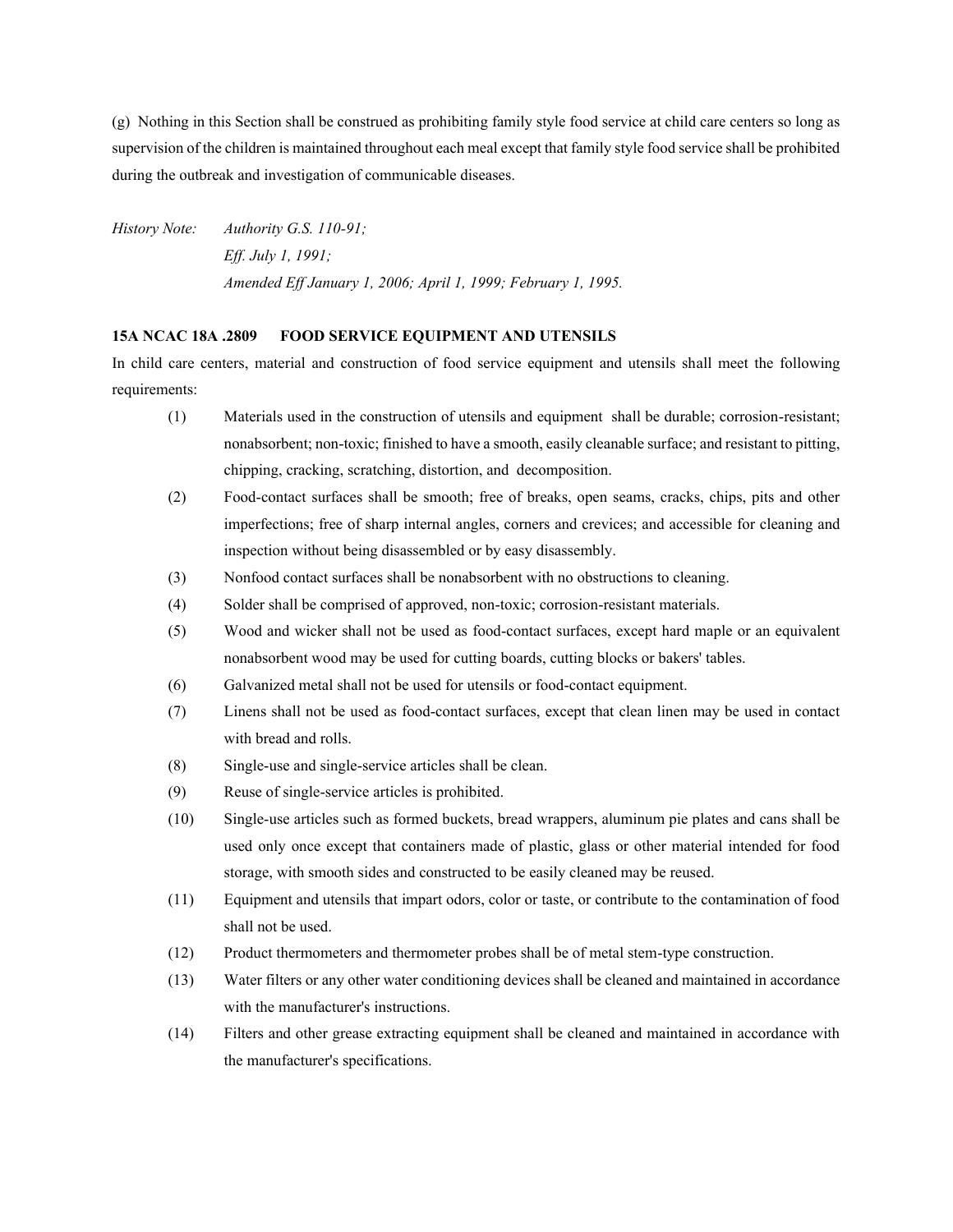*History Note: Authority G.S. 110-91; Eff. July 1, 1991; Amended Eff. January 1, 2006; February 1, 1995.*

# **15A NCAC 18A .2810 SPECIFICATIONS FOR KITCHENS, FOOD PREPARATION AREAS AND FOOD SERVICE AREAS**

(a) Each child care center shall have at least a two-compartment sink, drainboards or countertop space of adequate size, adequate refrigeration equipment and, when needed, adequate cooking equipment, except for child care centers located in a school that receives all food supplies prepared and ready to serve from a food service establishment permitted by a local health department, which is located at the same school campus and provides food during all hours of child care operation. Domestic or commercial kitchen equipment may be used. Child care centers using multiservice articles shall also provide a dishwasher. In lieu of a dishwasher and two-compartment sink, a threecompartment sink of sufficient size and depth to wash, rinse and sanitize utensils may be used.

(b) A separate lavatory for handwashing is required in food preparation areas. If the dishwashing area is separate from the food preparation area, an additional lavatory shall be required.

(c) A separate food preparation sink with drainboards or countertop space of adequate size shall be required when a plan review indicates that separate facilities are needed based on volume and preparation frequency.

(d) When domestic refrigeration equipment is used, except in child care centers licensed for fewer than 13 children and located in a residence, the following provisions shall apply:

- (1) except for thawing under refrigerated conditions, potentially hazardous foods shall not be prepared prior to the day that such foods are to be served;
- (2) potentially hazardous foods that have been heated shall not be reheated or placed in refrigeration to be used in whole or in part on another day; and
- (3) salads containing potentially hazardous food shall not be prepared on site. Prohibited salads include chicken, egg, tuna, crab, and other salads containing meat.

(e) A commercial hood shall be installed when frying is used for food preparation on site. The hood shall be installed in accordance with the North Carolina Building Code and approved by the local building code enforcement agent.

(f) If food is prepared in a classroom, a food preparation area shall be provided. Water from a handwash lavatory shall not be used to prepare formula, mix dry cereals, or other foods. Toy cleaning and sanitizing may also be conducted in this food preparation area. This food preparation area shall contain an easily cleanable countertop and a lavatory and, when needed, adequate refrigeration. The food preparation counters, bottle warming equipment if used, food and food contact surfaces shall be out of reach of children and the following shall apply:

- (1) all equipment shall be cleaned at least daily. Warming equipment shall be cleaned and sanitized as required in Rule .2812 of this Section;
- (2) after each use, all multi-service articles provided by the center shall be cleaned and sanitized in the child care center kitchen;
- (3) single-service articles shall be handled as required in Rule .2814 of this Section; and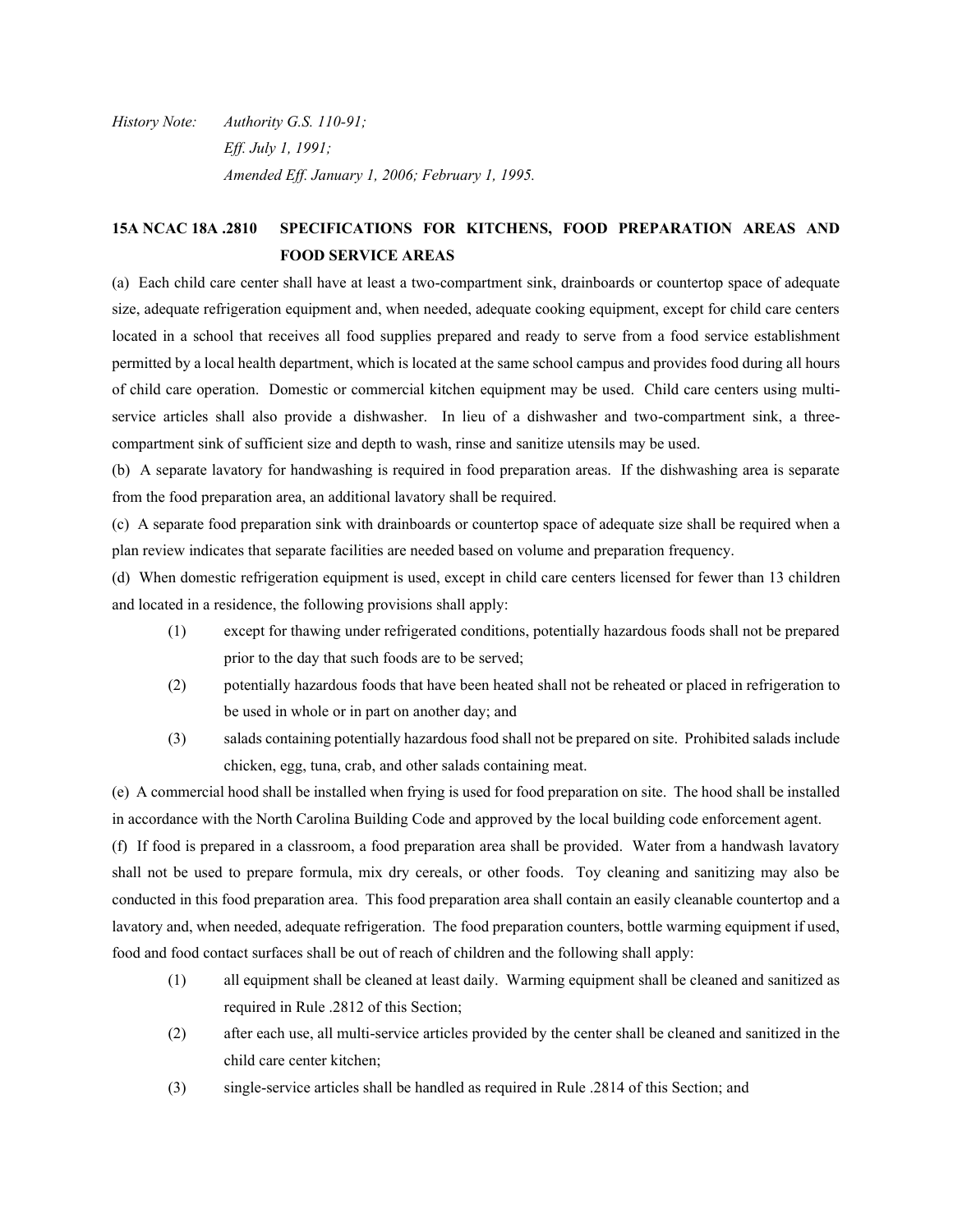(4) counter, shelf or cabinet space shall be provided for food storage. Food supplies shall be stored in accordance with Rule .2806 of this Section.

*History Note: Authority G.S. 110-91; Eff. July 1, 1991; Amended Eff. March 1, 1995; Temporary Amendment Eff. April 15, 1998; Amended Eff. April 1, 1999; Temporary Amendment Eff. December 1, 1999; Amended Eff. July 1, 2006; January 1, 2006; April 1, 2001.*

#### **15A NCAC 18A .2811 CLEANING AND SANITIZING OF EQUIPMENT AND UTENSILS**

*History Note: Authority G.S. 110-91; Eff. July 1, 1991; Repealed Eff. January 1, 2006.*

#### **15A NCAC 18A .2812 CLEANING AND SANITIZING EQUIPMENT AND UTENSILS**

(a) In child care centers, drainboards or countertop space of adequate size shall be provided for handling of soiled utensils prior to washing and cleaned utensils following sanitizing. For child care centers originally licensed on or after April 15, 1998, drainboards or countertop space shall be no less than 8 square feet. A domestic dishwasher may be used to provide the equivalent of 4 square feet of drainboard space and other designated areas not contiguous with the sink may be utilized to meet drainboard or countertop space requirements. Drainboards or countertop space designated for clean equipment and utensils shall be on the opposite end of the sink from drainboards or countertop space designated for soiled equipment and utensils unless these areas are otherwise separated and protected from cross contamination. Upon change of ownership, or the closing of the operation and the issuance of a new license, or the remodeling of an existing kitchen, a child care center shall also comply with this Paragraph.

(b) Except for fixed equipment and utensils too large to be cleaned in sink compartments, manual washing, rinsing, and sanitizing shall be conducted in the following sequence:

- (1) when necessary, equipment and utensils shall be scraped, flushed, or soaked to remove food particles;
- (2) sinks shall be cleaned and sanitized prior to use;
- (3) equipment and utensils shall be washed in the first compartment with a hot detergent solution that is changed once visibly soiled;
- (4) equipment and utensils shall be rinsed free of detergent and abrasives with clean water in the second compartment; and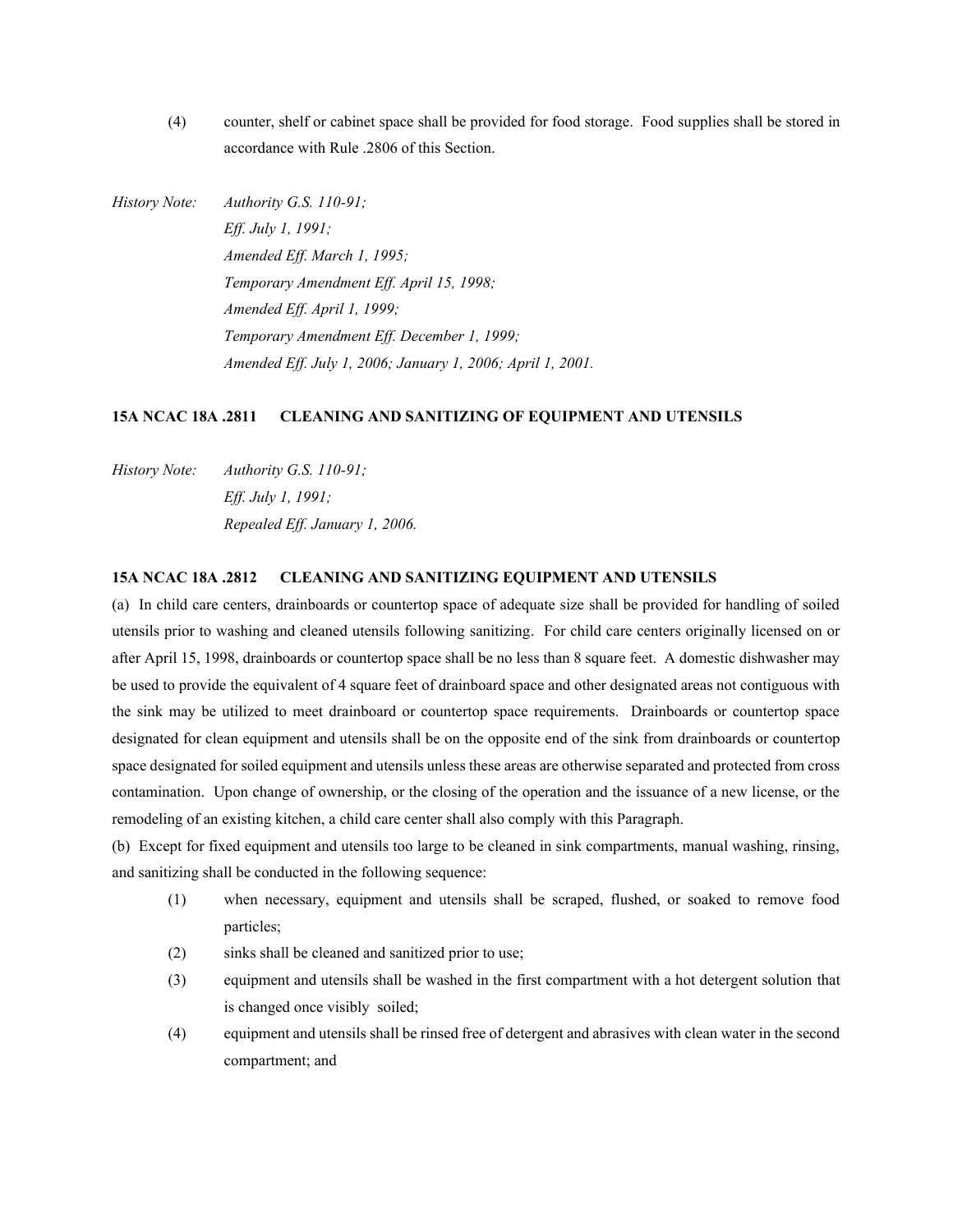- (5) the food-contact surfaces of equipment and utensils shall be sanitized in the third compartment in the following manner:
	- (A) immersion for at least one minute in clean, hot water at a temperature of at least 170°F  $(77^{\circ}C)$  in dish baskets of such size and design to permit complete immersion of the tableware, kitchenware and equipment in the hot water;
	- (B) immersion for at least two minutes in a clean solution containing 50 to 200 parts per million (ppm) of chlorine at a temperature of at least 75°F (24°C);
	- (C) immersion for at least two minutes in a clean solution containing at least 12.5 ppm of iodine and having a pH not higher than 5.0 and at a temperature of at least 75°F (24°C);
	- (D) immersion for at least two minutes in a clean solution containing 200 to 400 ppm of quaternary ammonium products and having a temperature of at least 75°F (24°C), provided that the product is labeled to show that it is effective in water having a hardness value at least equal to that of the water being used; or
	- (E) other sanitizing products, procedures, or equipment as effective as those above may be used if these products are nontoxic to children, used according to the manufacturer's instructions and approved by the Department.

(c) For mechanical cleaning and sanitizing, food-contact surfaces of equipment and utensils shall be sanitized according to the manufacturer's instructions. When a domestic dishwashing machine with a sanitizing cycle is used according to manufacturer's instructions, additional sanitizing is not required. When commercial dishwashing equipment is used, a temperature indicating device, accurate to 2ºF (1ºC), shall be provided.

(d) For utensils and equipment which are either too large or impractical to sanitize in a dishwashing machine or dishwashing sink, a spray-on or wipe-on sanitizer of sufficient chemical strength as indicated in Paragraph (b) of this Rule shall be used. Spray-on or wipe-on sanitizers shall be prepared daily and kept on hand for bactericidal treatment. (e) Multi-service articles, including highchair feeding trays, shall be washed, rinsed and sanitized after each use.

(f) Nonfood-contact surfaces shall be cleaned to keep equipment free of accumulation of dust, dirt, food particles and other debris.

(g) A testing method or equipment, used in accordance with the product manufacturer's instructions, shall be made available, convenient, and regularly used to test the strengths of these chemical sanitizing solutions to ensure the prescribed concentrations are met.

(h) After sanitizing, all equipment and utensils shall be air dried.

*History Note: Authority G.S. 110-91; Eff. July 1, 1991; Amended Eff. February 1, 1995; July 1, 1993; Temporary Amendment Eff. December 1, 1999; April 15, 1998; Amended Eff. July 1, 2006; January 1, 2006; April 1, 2001.*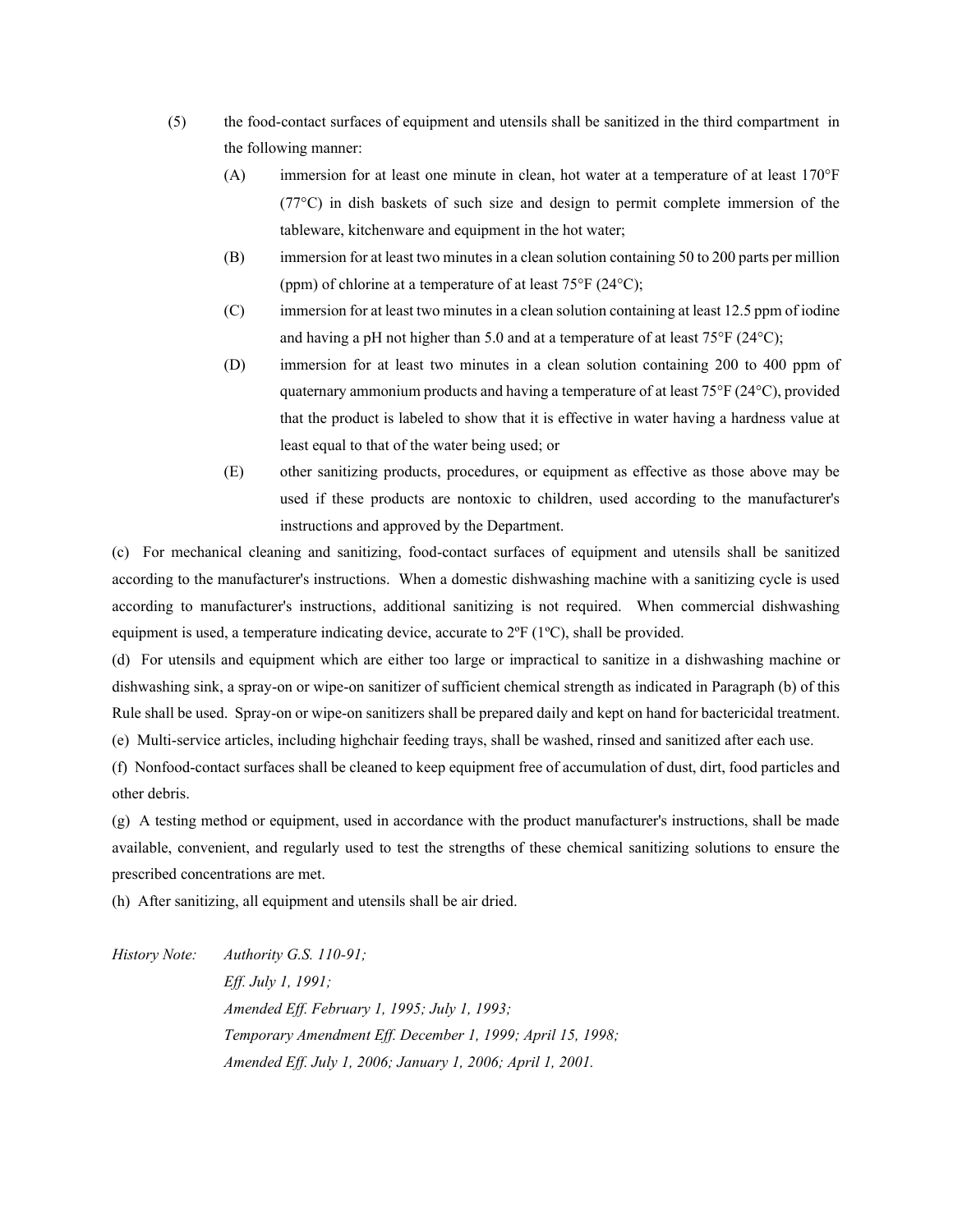# **15A NCAC 18A .2813 MECHANICAL CLEANING AND SANITIZING**

*History Note: Authority G.S. 110-91; Eff. July 1, 1991; Amended Eff. Feburary 1, 1995; Temporary Amendment Eff. April 15, 1998; Amended Eff. April 1, 1991; Repealed Eff. January 1, 2006.*

# **15A NCAC 18A .2814 FOOD SERVICE EQUIPMENT AND UTENSIL STORAGE**

(a) In child care centers, cleaned and sanitized equipment and utensils, including single-service articles, shall be handled in a way that protects the food-contact surfaces from contamination. Spoons, knives, and forks shall be handled with the least amount of contact necessary. Cups, glasses, bowls, plates, and similar items shall be handled without contact with inside surfaces or surfaces that contact the user's mouth.

(b) Cleaned and sanitized utensils and equipment shall be stored above the floor in a clean, dry location in a way that protects them from dust, insects, drip, splash and other contamination and facilitates floor cleaning. The food-contact surfaces of fixed equipment shall also be protected from contamination. Equipment and utensils shall not be placed under exposed sewer lines.

*History Note: Authority G.S. 110-91; Eff. July 1, 1991; Amended Eff. January 1, 2006; February 1, 1995.* 

#### **15A NCAC 18A .2815 WATER SUPPLY**

(a) In child care centers, the water supply shall meet the requirements of 15A NCAC 18A .1700 Protection of Water Supplies. In addition, any center using a groundwater supply that serves 25 or more people shall provide documentation from the Public Water Supply Section that the well meets the requirements of 15A NCAC 18C. A water sample shall be collected by the Department and submitted to a state certified laboratory for bacteriological analysis annually if the child care center is not served by a community water supply. Other tests of water quality, as indicated by possible sources of contamination, may be collected by the Department.

(b) Water under pressure shall be provided to meet the needs of cooking, cleaning, drinking, toilets, and outside uses in accordance with the North Carolina Plumbing Code.

(c) No cross-connections with an unapproved water supply shall exist. If the potential for backsiphonage or backflow conditions exist, an approved atmospheric vacuum breaker or backflow prevention device shall be installed in accordance with the North Carolina Plumbing Code.

(d) Water heating equipment shall be provided to meet the maximum hot water requirements of the child care center. The capacity and recovery rates of water heating equipment shall be based on number and size of sinks, capacity of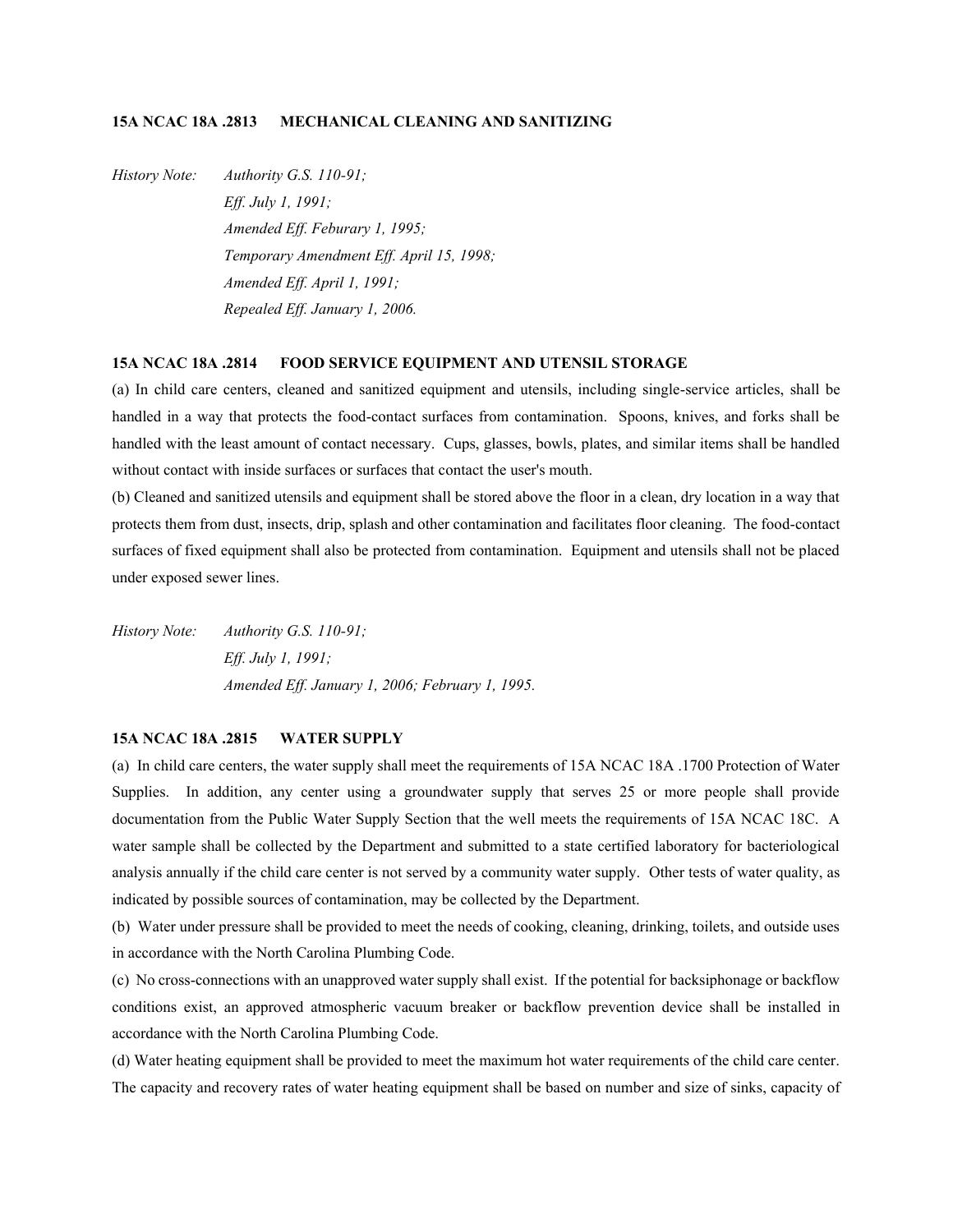dishwashing machines, capacity of laundering machines, diaper changing facilities, and other food service and cleaning needs for child care centers not located in a residence. Child care centers licensed for fewer than 13 children and located in a residence may use an existing water heater, or the equivalent replacement, if all required temperatures are maintained. Hot and cold water under pressure shall be provided in all rooms where food is prepared, rooms in which utensils or equipment are washed, and other areas where water is required for cleaning and sanitizing, including diaper changing areas.

(e) Hot water used for cleaning and sanitizing food utensils and laundry shall be provided at a minimum temperature of 120°F (49°C) at the point of use. Water in areas accessible to children shall be tempered between 80°F (27°C) and 110°F (43°C). For handwash lavatories used exclusively by school-age children, the 80°F (27°C) minimum temperature requirement shall not apply. Hot water in an area accessible to any child, which is in excess of 120°F (49C), shall be considered a burn hazard. Child care centers serving only school-age children are not required to provide hot water in areas accessible to children. In the event of the loss of hot water, the person in charge shall immediately contact the local health department.

(f) Drinking fountains, if provided, shall comply with the North Carolina Plumbing Code, be separate from handwash lavatories, and kept clean. The pressure shall be regulated so that an individual's mouth does not come in contact with the nozzle and so that water does not splash on the floor. Other approved dispensing devices may be used and shall be kept clean.

(g) Outdoor drinking fountains shall be constructed to protect the spout from contamination and shall be kept clean.

*History Note: Authority G.S. 110-91; Eff. July 1, 1991; Amended Eff. February 1, 1995; Temporary Amendment Eff. April 15, 1998; Amended Eff. April 1, 1999; Temporary Amendment Eff. December 1, 1999; Amended Eff. July 1, 2006; January 1, 2006; April 1, 2001.*

#### **15A NCAC 18A .2816 LEAD POISONING HAZARDS IN CHILD CARE CENTERS**

(a) In child care centers, areas accessible to children shall be free of identified lead poisoning hazards as defined under G.S. 130A-131.7(7).

(b) The following actions shall be taken to ensure that drinking water in child care centers is free of identified lead poisoning hazards as defined under G.S. 130A-131.7(7)(g).

(1) Child care operators, as defined under G.S. 110-86(7), shall test, once every three years, all water outlets used for drinking or food preparation. Samples shall also be collected and tested within 30 calendar days of completion of any renovations or repairs that may impact the facility's drinking water infrastructure, such as repair or replacement of all or part of drinking water service lines or faucets. The operator shall provide documentation of testing results for review by the Department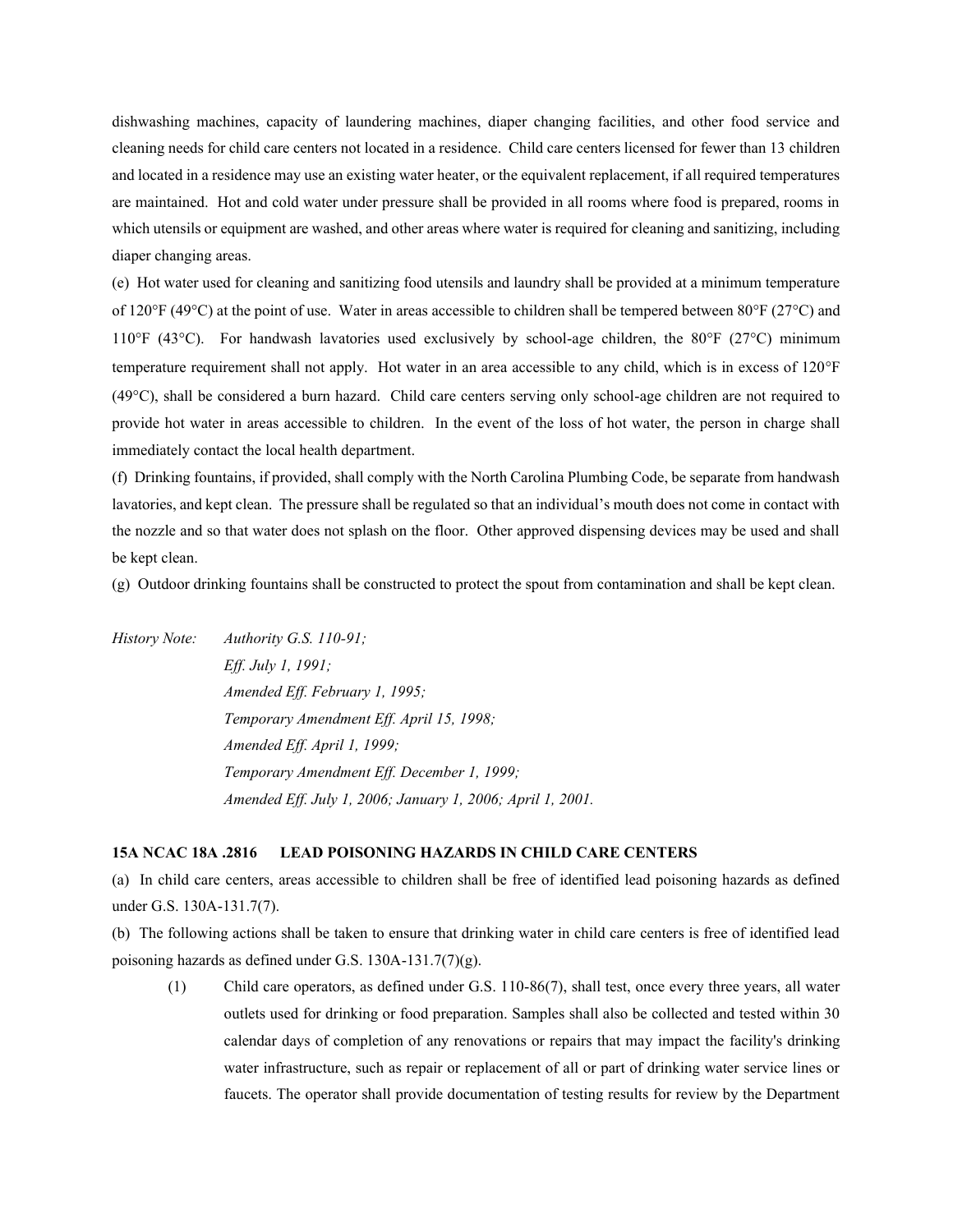during each unannounced routine sanitation inspection under Rule .2834(b) of this Section. Notwithstanding Rule .2801(5) of this Section, "Department" means North Carolina Department of Health and Human Services for purposes of this Rule.

- (2) For centers that submit an application for licensure in accordance with 10A NCAC 09 .0302 after the effective date of this Rule, initial samples shall be collected by the child care operator and tested in accordance with Subparagraph (b)(4) of this Rule during the license application process.
- (3) For all other centers, initial samples shall be collected by the child care operator and tested in accordance with Subparagraph (b)(4) of this Rule within one year of the effective date of this Rule.
- (4) The child care operator shall collect samples and submit them for testing in accordance with guidance specified by the United States Environmental Protection Agency in its publication, 3Ts for Reducing Lead in Drinking Water in Schools and Child Care Facilities, which is incorporated by reference with subsequent changes or amendments and available free of charge at https://www.epa.gov/dwreginfo/3ts-reducing-lead-drinking-water-schools-and-child-carefacilities. Notwithstanding the guidance, samples may be collected with a stagnation period of up to 72 hours. Samples shall be analyzed by a laboratory certified by the North Carolina State Laboratory of Public Health to analyze for lead in drinking water.
- (5) When a water sample is analyzed for lead content by a laboratory under this Rule, the laboratory shall notify the Department of the test results by electronic submission in accordance with G.S. 130A-131.8.
- (6) When a child care center receives test results from a laboratory indicating that a water sample collected by the child care operator contains a lead concentration at or above the lead poisoning hazard level defined in G.S. 130A-131.7(7)(g), the child care operator shall:
	- (A) restrict access to any water outlet(s) used for drinking or food preparation that have lead concentrations at or above the lead poisoning hazard level; and
	- (B) ensure that all children and staff have access to water free of cost that does not contain lead concentrations at or above the lead poisoning hazard level for drinking and food preparation.
- (7) When notified of a water lead level at or above the lead poisoning hazard level, the Department shall conduct sampling at the water outlet identified to have a water lead level at or above the lead poisoning hazard level within 10 business days of notification.
- (8) If a water sample collected by the Department reveals a water lead level at or above the lead poisoning hazard level, the child care operator shall continue to follow Subparagraph (b)(6) of this Rule until the Department determines the water outlet(s) are not producing water lead levels at or above the lead poisoning hazard level and notifies the child care operator and the Division of Child Development and Early Education in writing of this determination.
- (9) Failure to comply with Paragraph (a) of this Rule or any Subparagraph of this Paragraph, shall be deemed a violation of this Rule subject to demerits under Rule .2834(c)(20) of this Section.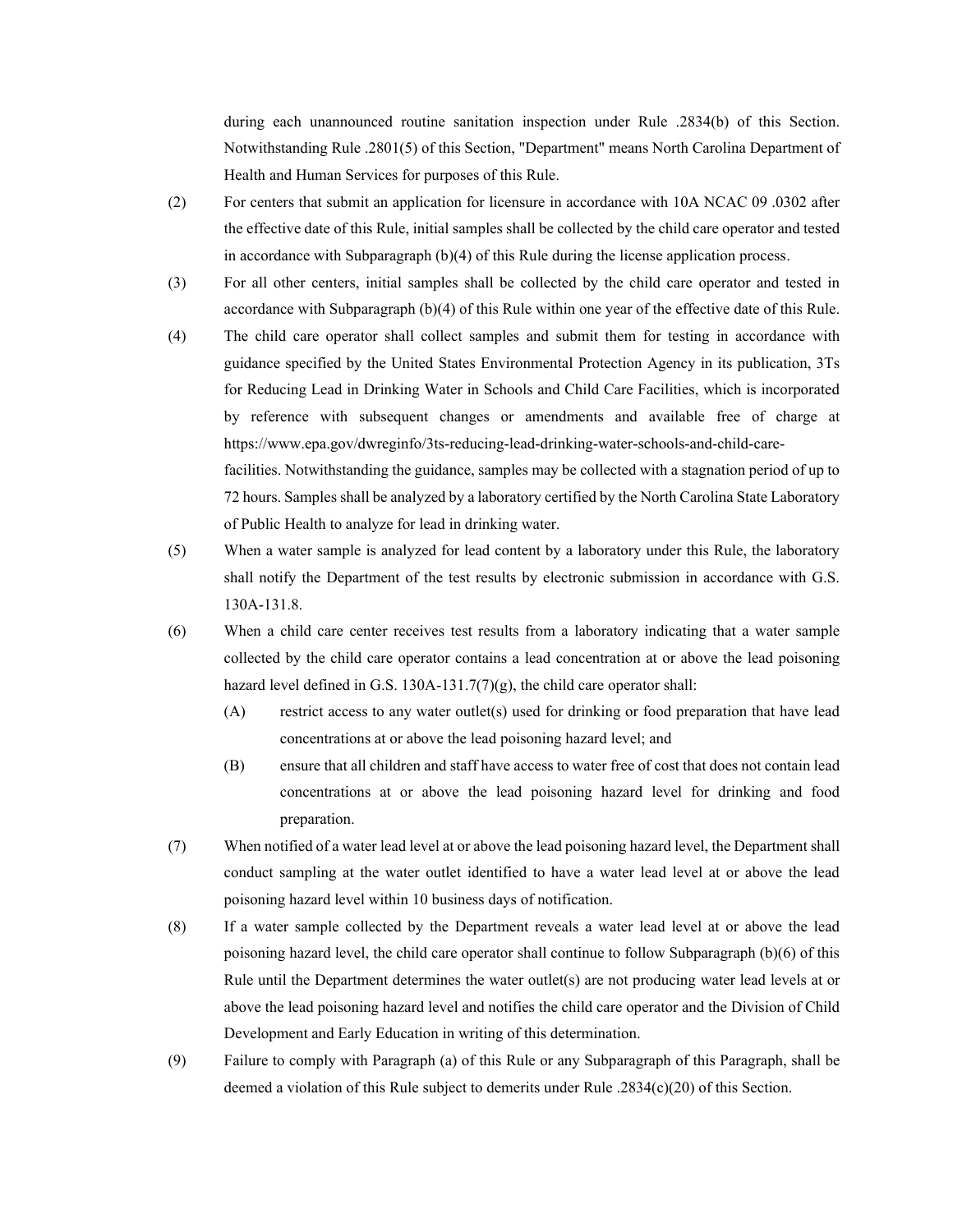- (10) Within five business days of receiving the test results of the Department's water analysis that shows a water lead level at or above the lead poisoning hazard level, the child care operator shall provide written notification of the test results to the parents or legal guardians of the children attending the child care center and the staff of the child care center, in accordance with the United States Environmental Protection Agency guidance specified in Subparagraph (b)(4) of this Rule.
- (11) Within five business days of receiving the test results of the Department's water analysis that shows a water lead level at or above the lead poisoning hazard level, the child care operator shall make the test results available to the public, free of charge. The child care operator may post test results to the child care center's website to satisfy the requirement to make the test results available to the public.

# *History Note: Authority G.S. 110-91; 130A-131.5; 130A-131.7(7); 130A-131.8; Eff. July 1, 1991; Amended Eff. October 1, 2019; January 1, 2006; February 1, 1995.*

# **15A NCAC 18A .2817 TOILETS**

(a) In child care centers, toilet tissue shall be provided in each toilet room and stored in a clean, dry place. The toilet room shall include or be adjacent to a handwash lavatory. Storage in toilet rooms shall be limited to toileting and diapering supplies. All toilet fixtures shall be easily cleanable, and in good repair. Toilet fixtures shall be child-sized, adapted adult toilets or potty chairs.

(b) Toilet fixtures shall be cleaned and disinfected at least daily and when visibly soiled. A disinfecting solution as set out in 15A NCAC 18A .2801(7) shall be used for this purpose. A testing method shall be made available to ensure compliance with the prescribed bleach solution concentration. To achieve the maximum germ reduction with bleach, the cleaned surfaces shall be left glistening wet with the bleach solution and allowed to air dry or be dried only after a minimum contact time of at least two minutes. Products registered with the U.S. Environmental Protection Agency as hospital grade germicides or disinfectants or as disinfectants for safe use in schools, child care centers, institutions or restaurants are also approved disinfectants, provided the manufacturer's Material Safety Data Sheets are kept on file at the child care center and the instructions for use are followed.

(c) If potty chairs are used, they shall be located and stored in a toilet room equipped with a spray-rinse toilet or utility sink. Potty chairs shall be emptied, rinsed, cleaned and disinfected after each use with a disinfecting solution as described in Paragraph (b) of this Rule.

(d) When cloth diapers are used and emptied, the diaper changing area shall be located next to a toilet room.

*History Note: Authority G.S. 110-91; Eff. July 1, 1991; Amended Eff. July 1, 2006; January 1, 2006; April 1, 1999; February 1, 1995.*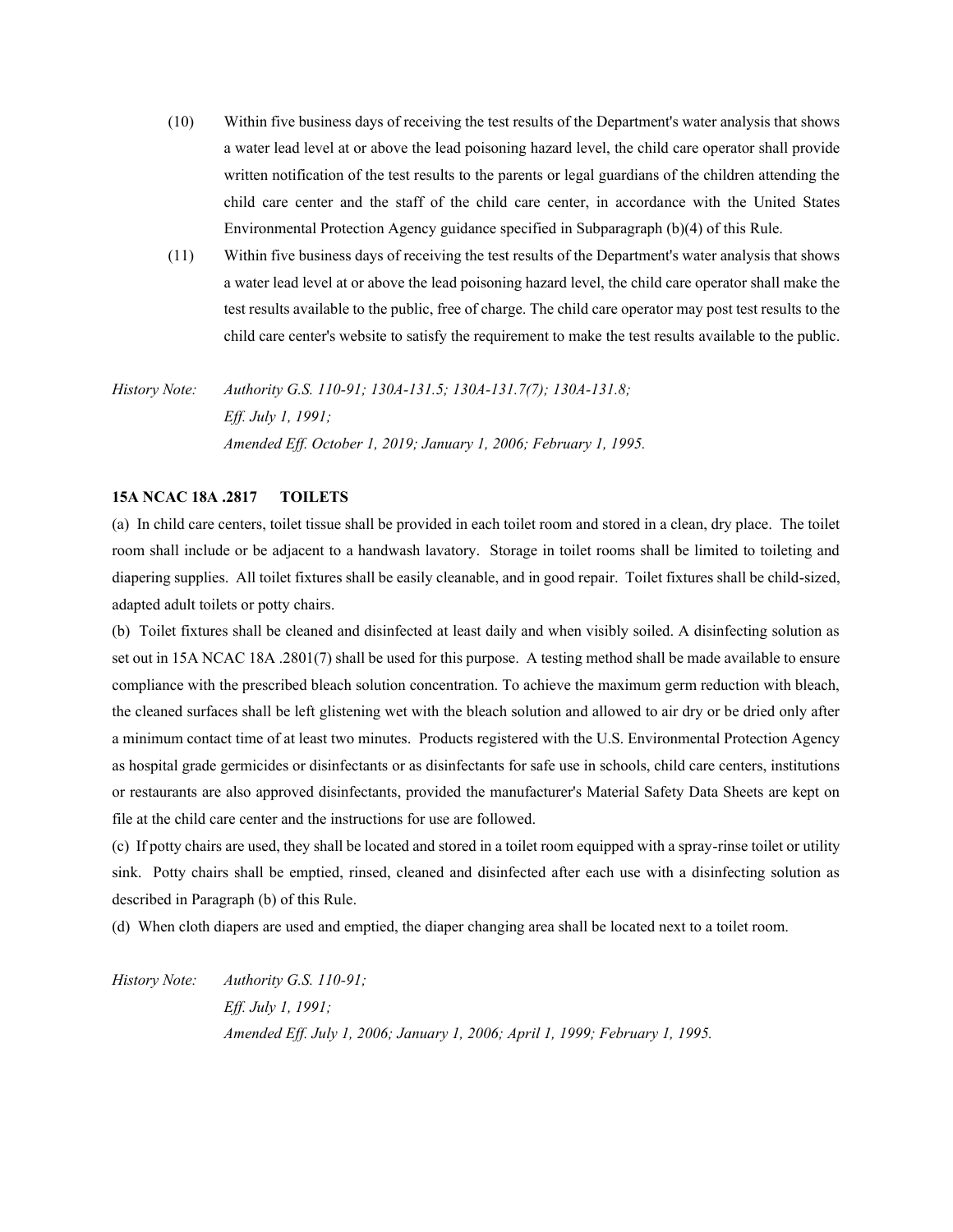#### **15A NCAC 18A .2818 LAVATORIES**

(a) In child care centers, lavatories shall be easily cleanable, in good repair, and kept free of storage. Lavatories shall be mounted at an appropriate height to accommodate the children, or otherwise made accessible. Any lavatory may be used for handwashing as specified in 15A NCAC 18A .2803, except for flush-rimmed sinks and those with an attached operable drinking fountain.

(b) Lavatories shall be equipped with hot and cold water or tempered water provided through mixing faucets or pre-mixing devices which provide water in the temperature range specified in Rule .2815(e) of this Section.

(c) Lavatories shall be cleaned and disinfected with each change of use, as needed and at least daily. A disinfecting solution as set out in 15A NCAC 18A .2801(7) shall be used for this purpose. A testing method shall be made available to ensure compliance with the prescribed bleach solution concentration. To achieve the maximum germ reduction with bleach, the cleaned surfaces shall be left glistening wet with the bleach solution and allowed to air dry or be dried only after a minimum contact time of at least two minutes. Products registered with the U.S. Environmental Protection Agency as hospital grade germicides or disinfectants or as disinfectants for safe use in schools, child care centers, institutions and restaurants are also approved disinfectants, provided the manufacturer's Material Safety Data Sheets are kept on file at the child care center and the instructions for use are followed.

(d) Liquid soap and disposable towels or other hand-drying devices shall be provided at every handwash lavatory area.

(e) Handwash signs shall be posted at every handwash lavatory area.

*History Note: Authority G.S. 110-91; Eff. July 1, 1991; Amended Eff. July 1, 2006; January 1, 2006; February 1, 1995.*

#### **15A NCAC 18A .2819 DIAPERING AND DIAPER CHANGING FACILITIES**

(a) In child care centers, children in diapers shall be changed at stations designated for diapering or toileting. Each diaper changing station shall include a handwash lavatory. For centers licensed for fewer than 13 children and located in a residence and for diaper changing areas designated for school age children, a handwash lavatory shall be in or next to a diaper changing area.

(b) Diapering surfaces shall be smooth, intact, nonabsorbent, easily cleanable and shall be approved by the Department. Nothing shall be placed on the diapering surface except for those items required for diapering.

(c) A disinfecting solution as set out in 15A NCAC 18A .2801(7) shall be used to disinfect diapering surfaces. A testing method shall be made available to ensure compliance with the prescribed bleach solution concentration. To achieve the maximum germ reduction with bleach, the cleaned surfaces shall be left glistening wet with the bleach solution and allowed to air dry or be dried only after a minimum contact time of at least two minutes. Products registered with the U.S. Environmental Protection Agency as hospital grade germicides or disinfectants or as disinfectants for safe use in schools, child care centers, institutions or restaurants are also approved disinfectants, provided the manufacturer's Material Safety Data Sheets are kept on file at the child care center and the instructions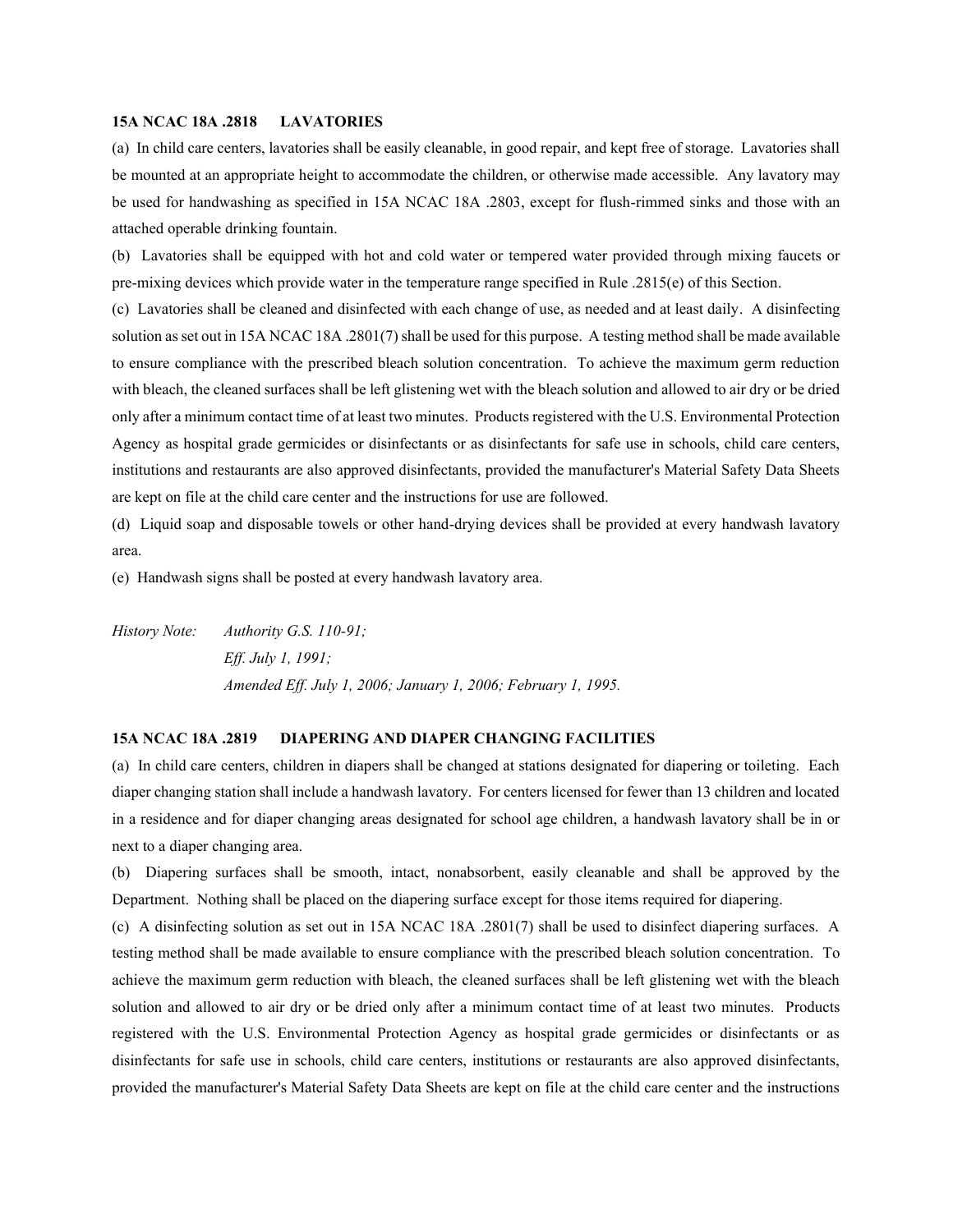for use are followed. Cleaning and disinfecting solutions shall be kept in separate and labeled bottles at each diaper changing station. Bleach disinfecting solutions shall be stored in hand pump spray bottles. No cloths or sponges shall be used on diapering surfaces.

(d) Diaper changing procedures shall include:

- (1) gathering supplies before placing child on diapering surface;
- (2) donning disposable gloves (if needed);
- (3) using disposable towelette or moistened paper towel to clean child, wiping front to back;
- (4) disposing of gloves if used, soiled towelettes and diaper in a plastic-lined, covered receptacle;
- (5) wiping hands with disposable towelette or moistened paper towel;
- (6) sliding a clean diaper under the child, applying diapering products (if needed) using facial or toilet tissue, discarding the tissue in a plastic-lined, covered receptacle;
- (7) fastening the diaper and placing clothing on child;
- (8) washing child's hands in accordance with Rule .2803 of this Section, or, if child is unable to support her or his head, cleaning the child's hands with a disposable towelette or moistened paper towel, then drying the child's hands and returning the child to a supervised area;
- (9) spraying entire diapering surface with detergent solution and wipe clean, using disposable paper towels;
- (10) spraying entire diapering surface with approved disinfecting solution and allowing to remain on the surface for two minutes or as specified by the manufacturer, or air dry; and
- (11) washing hands in accordance with Rule .2803 of this Section even if disposable gloves are used by the caregiver.

(e) Vinyl or latex disposable gloves shall be used by caregivers during the diaper changing process if she or he has cuts or sores on her or his hands or has chapped hands.

(f) Caregivers may dispose of feces in diapers in the toilet, but shall not rinse soiled cloth diapers, or training pants or clothes. Soiled cloth diapers, training pants or clothes shall be sent to a diaper service or placed in a tightly closed plastic bag or other equivalent container approved by the Department, stored out of reach of children, and sent daily to the child's home to be laundered.

(g) Receptacles containing soiled disposable diapers shall be emptied in an exterior garbage area at least daily.

(h) Instructions for caregivers on proper methods of diaper changing and handwashing shall be posted in each diaper changing area.

*History Note: Authority G.S. 110-91; Eff. July 1, 1991; Amended Eff. February 1, 1995; Temporary Amendment Eff. April 15, 1998; Amended Eff. July 1, 2006; January 1, 2006; April 1, 1999.*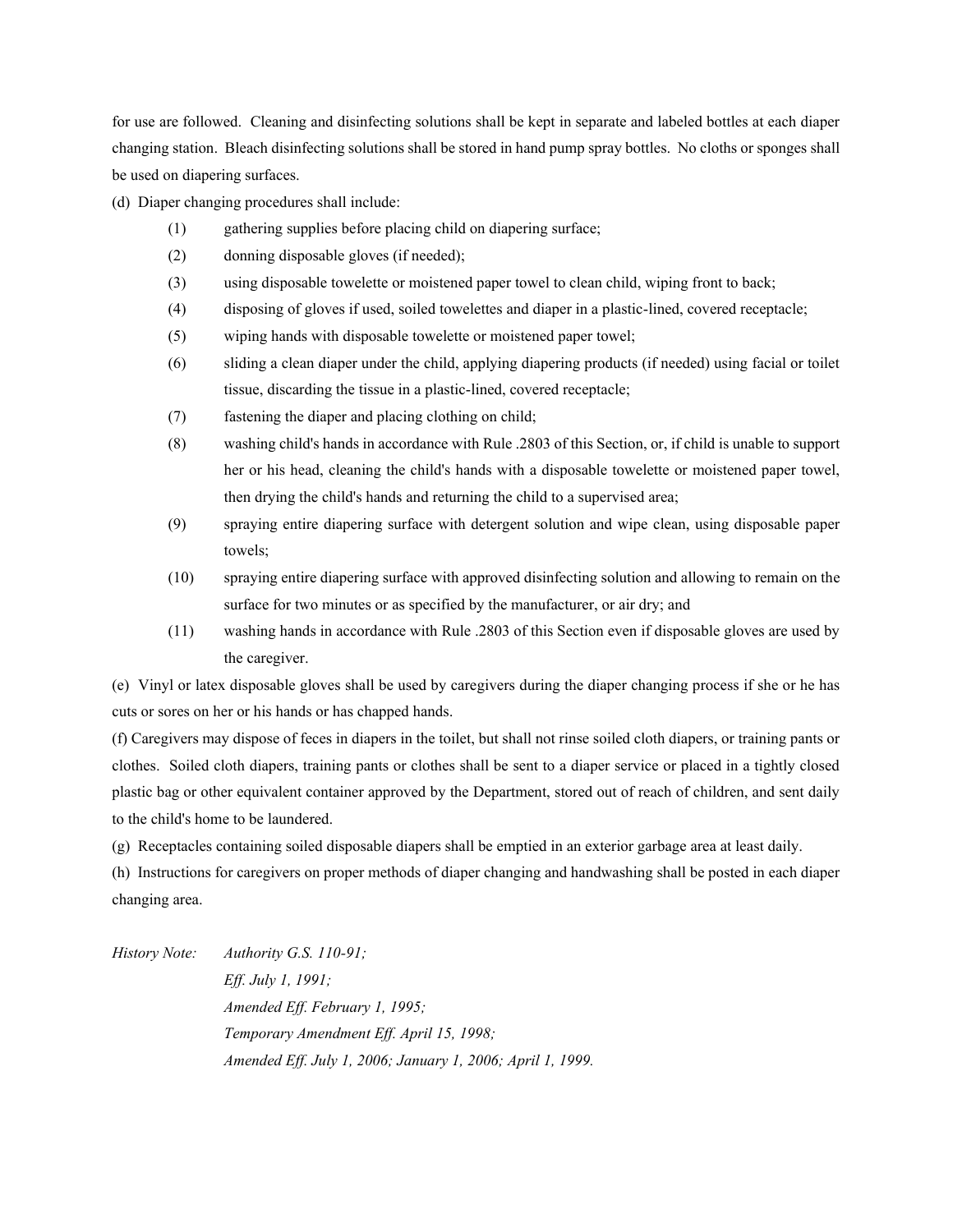#### **15A NCAC 18A .2820 STORAGE**

(a) In child care centers, adequate space shall be provided for the storage of equipment, furniture, toys, clothes, linens, backpacks, book bags, diaper bags, beds, cots, mats, and supplies and shall be kept clean. Shelving or other storage areas shall be provided and constructed in a manner to facilitate cleaning. Soiled laundry shall be handled and stored separately from clean laundry using separate cleanable containers.

(b) All corrosive agents, pesticides, bleaches, detergents, cleansers, polishes, any product which is under pressure in an aerosol dispenser, and any substance which may be hazardous to a child if ingested, inhaled, or handled shall be kept in its original container or in another labeled container, used according to the manufacturer's instructions and stored in a locked storage room or cabinet when not in use. Locked storage rooms and cabinets shall include those which are unlocked with a combination, electronic or magnetic device, key, or equivalent locking device. These unlocking devices shall be kept out of the reach of a child and shall not be stored in the lock. Toxic substances shall be stored below or separate from medications and food. Any product not listed above, which is labeled "keep out of reach of children" without any other warnings, shall be kept inaccessible to children when not in use, but is not required to be kept in locked storage. The product shall be considered inaccessible to children when stored on a shelf or in an unlocked cabinet that is mounted a minimum vertical distance of five feet above the finished floor.

(c) Non-aerosol sanitizing, disinfecting, and detergent solutions, hand sanitizers, and hand lotions shall be kept out of reach of children when not in use, but are not required to be in locked storage. These solutions shall be labeled as sanitizing, disinfecting, or detergent (soapy water) solutions. Hand soap other than that which is in bulk containers is not required to be kept out of reach of children or in locked storage.

(d) Medications including prescription and non-prescription items shall be stored in a locked cabinet or other locked container and shall not be stored above food. Designated emergency medications shall be stored out of reach of children, but are not required to be in locked storage. Non-prescription diaper creams and sunscreen shall be kept out of reach of children when not in use, but are not required to be in locked storage.

(e) Individual cubicles, lockers, or coat hooks shall be provided for storage of coats, hats, or similar items. Coat hooks not in individual cubicles or lockers, shall be spaced at least 12 horizontal inches apart. Combs shall be labeled and stored individually. Toothbrushes shall be individually identified, allowed to air dry and protected from contamination. When a container of toothpaste is used for multiple children, the toothpaste shall be dispensed onto an intermediate surface such as waxed paper.

(f) Employee purses and other personal effects shall be kept out of reach of children.

*History Note: Authority G.S. 110-91; Eff. July 1, 1991; Amended Eff. July 1, 2006; January 1, 2006; April 1, 1999; February 1, 1995.*

#### **15A NCAC 18A .2821 BEDS, COTS, MATS, AND LINENS**

(a) In child care centers, all beds, cribs, cots, and mats shall be in good repair, stored to prevent contamination, cleaned and sanitized between users.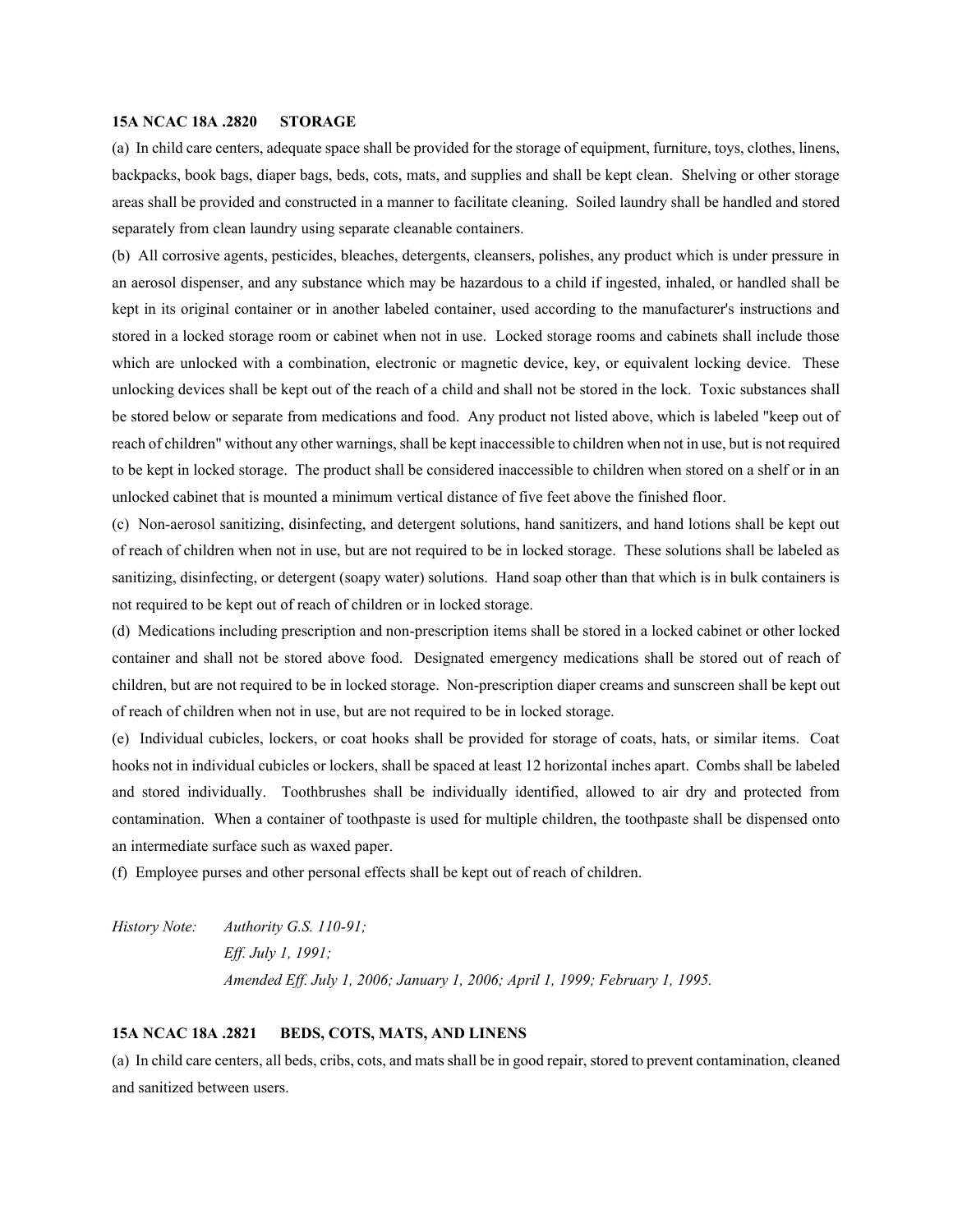(b) Cribs and play pens used for sleeping shall be easily cleanable, and equipped with a firm, tight-fitting mattress made of waterproof, washable material at least two inches thick.

(c) All beds, cots or mats shall be assigned and labeled for each individual child, and equipped with individual linens.

(d) Mats shall be of a waterproof, washable material at least two inches thick and shall be stored so that the floor side does not touch the sleeping side or by an equivalent method approved by the Department.

(e) When in use, cribs, cots, mats and playpens shall be placed at least 18 inches apart or separated by partitions which prevent physical contact.

(f) Linen shall be kept clean, in good repair, and stored with the individual mat or cot or stored individually for each child in a designated area. Linen shall be laundered between users, when soiled, and at least once per week. Linen used in rooms where children in care are less than 12 months old shall be changed and laundered when soiled and at least daily. Linens shall be large enough to cover the sleeping surface.

(g) Wash cloths, bibs, and burping cloths shall not be used more than once until laundered and shall be laundered when soiled and at least daily.

*History Note: Authority G.S. 110-91; Eff. July 1, 1991; Amended Eff. July 1, 2006; January 1, 2006; February 1, 1995.*

#### **15A NCAC 18A .2822 TOYS, EQUIPMENT AND FURNITURE**

(a) Toys, equipment and furniture provided by a child care center shall be kept clean and in good repair. In rooms designated for children who are not toilet trained, toys and other mouth-contact surfaces shall be cleaned and then sanitized at least daily when used and more frequently if visibly dirty, by the following methods:

- (1) scrubbed in warm, soapy water using a brush to reach into crevices;
- (2) rinsed in clean water;
- (3) submerged in a sanitizing solution as set out in 15A NCAC 18A .2801(22) for at least two minutes or sanitized with another approved sanitizing solution; and
- (4) air dried.

A testing method or kit shall be available to ensure compliance with the prescribed concentration. To achieve the maximum germ reduction with bleach, the cleaned surfaces shall be left glistening wet with the bleach solution and allowed to air dry or be dried only after a minimum contact time of at least two minutes. Other sanitizing solutions that have been determined to be at least as effective as the chlorine bleach solution are acceptable as long as these products are nontoxic to children, used according to the manufacturer's instructions and approved by the Department. Toys, items and surfaces not designed to be submerged shall be washed and rinsed in place, sprayed with a sanitizing solution and allowed to air dry. Hard plastic toys may be washed and rinsed in a dishwasher and cloth toys may be laundered and mechanically dried without requiring sanitizing.

(b) Toys, furniture, cribs, or other items accessible to children, shall be free of peeling, flaking, or chalking paint.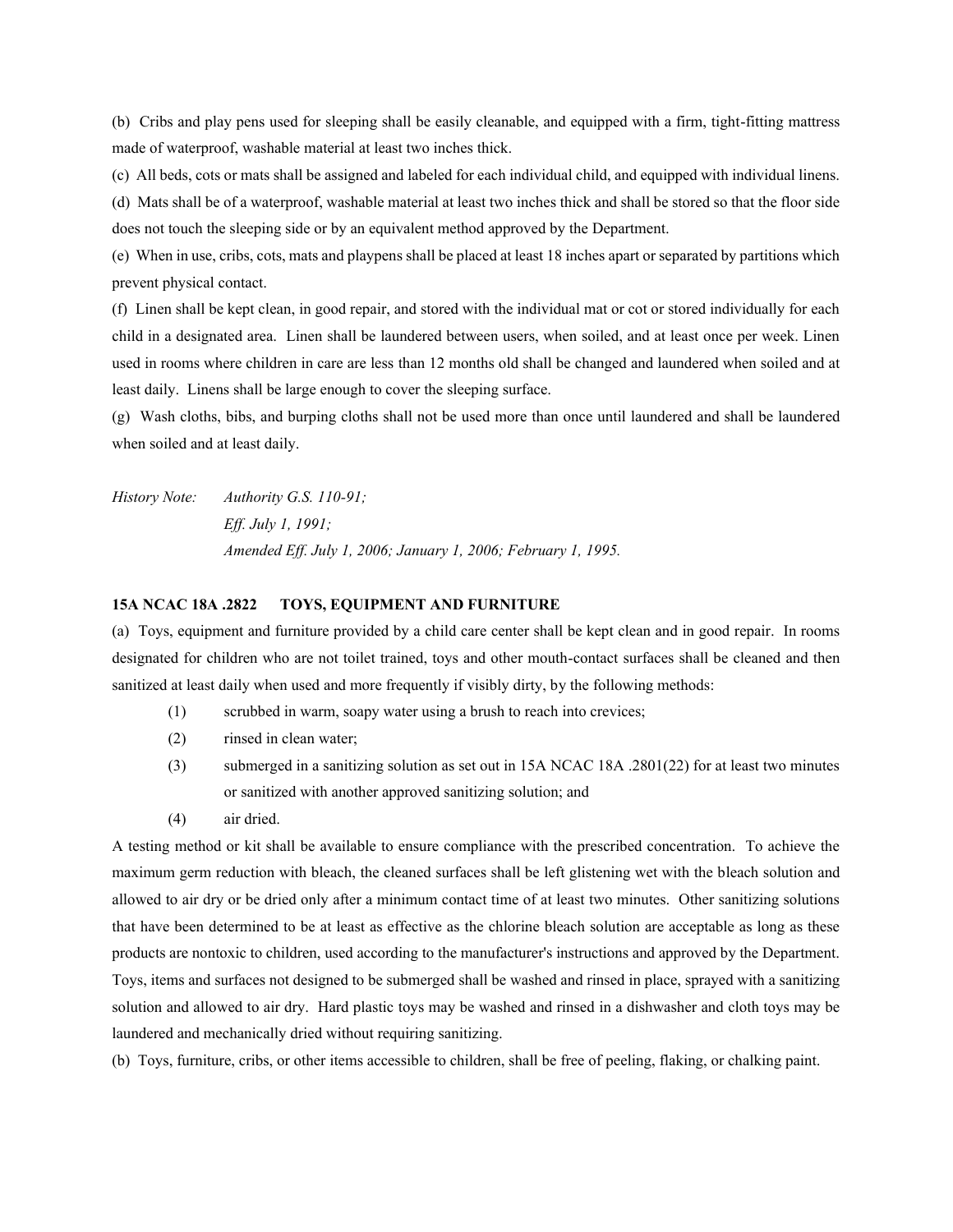(c) Water play centers shall be filled just prior to each water play session. Water shall be emptied after each session or more often if visibly soiled. The water play centers including toys, shall be cleaned and sanitized at least daily or more often if visibly soiled. Water play is prohibited during the outbreak and investigation of communicable diseases at the site. Wading pools are not considered water play centers and are regulated under 15A NCAC 18A .2500.

*History Note: Authority G.S. 110-91; Eff. July 1, 1991; Amended Eff. February 1, 1995; July 23, 1992; Temporary Amendment Eff. April 15, 1998; Amended Eff. July 1, 2006; January 1, 2006; April 1, 1999.*

#### **15A NCAC 18A .2823 PERSONNEL**

(a) In child care centers, employees and their clothing shall be clean. Employees shall keep their fingernails clean.

(b) Tobacco use in any form is prohibited in any part of a child care center except in a designated area either outdoors, separate from the outdoor learning environment, or indoors in a room with a separate ventilation system approved by the building inspector.

(c) Volunteer personnel shall adhere to the same requirements as employees, as specified in the rules of this Section.

*History Note: Authority G.S. 110-91; Eff. July 1, 1991; Amended Eff. February 1, 1995; Temporary Amendment Eff. April 15, 1998; Amended Eff. January 1, 2006; April 1, 1999.*

#### **15A NCAC 18A .2824 FLOORS**

(a) In child care centers, floors and floor coverings of all food preparation, food storage, utensil-washing areas, toilet rooms, and laundry areas shall be constructed of nonabsorbent, easily cleanable material.

(b) Floors and floor coverings of all sleeping and play areas shall be constructed of easily cleanable materials.

(c) Carpeting used as a floor covering shall be of closely woven construction, properly installed, and easily cleanable. Carpeted floors shall be vacuumed daily when children are not present in the room, except to clean up spills. Instead of waiting for children to leave the room, a High Efficiency Particulate Air (HEPA) filter vacuum cleaner may be used. If used for this purpose, a HEPA vacuum cleaner shall include a HEPA filter individually tested and rated as 99.97% efficient at 0.3 micron dust particle size and sealed to prevent leakage around connecting points. Vacuum bags shall be changed and vacuums shall be emptied when children are not present in the room. The vacuum cleaner shall be in good repair. Wall to wall carpets shall be cleaned using extraction methods at least once each six months. Cleaning materials including surfactants, solvents and water shall be removed from the carpet before the space is reoccupied. When hot water extraction is used, carpet shall be completely dry within 12 hours of cleaning.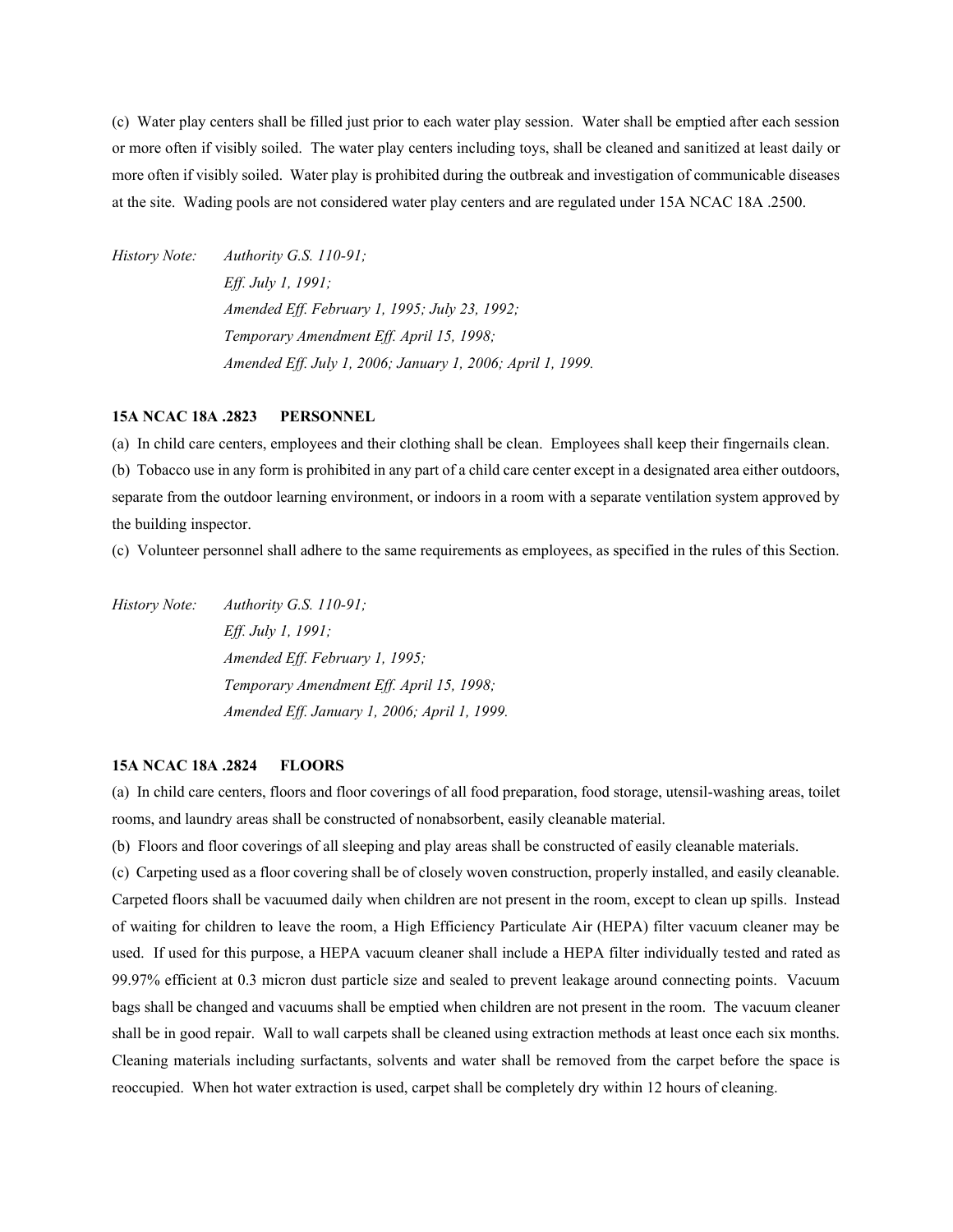(d) Floors in areas accessible to children, shall be free of peeling, flaking or otherwise deteriorating paint.

(e) All floors and floor coverings shall be kept clean and maintained in good repair.

*History Note: Authority G.S. 110-91; Eff. July 1, 1991; Amended Eff. January 1, 2006; April 1, 1999; February 1, 1995; July 23, 1992.*

# **15A NCAC 18A .2825 WALLS AND CEILINGS**

(a) In child care centers, the walls and ceilings, including doors and windows, of all rooms and areas shall be kept clean, free of visible fungal growth, and in good repair. All walls and ceilings shall be easily cleanable and free of peeling, flaking, chalking, or otherwise deteriorating paint.

(b) Walls and ceilings in rooms in which food is stored, handled or prepared, utensil-washing rooms, and toilet rooms shall be nonabsorbent. Acoustic and other ceiling material may be used where ventilation precludes the possibility of grease and moisture absorption. For child care centers licensed for fewer than 13 children and located in a residence, ceilings of residential construction are acceptable if kept clean and in good repair.

*History Note: Authority G.S. 110-91; Eff. July 1, 1991; Amended Eff. April 1, 1999; July 23, 1992; Temporary Amendment Eff. December 1, 1999; Amended Eff. January 1, 2006; April 1, 2001.*

# **15A NCAC 18A .2826 LIGHTING AND THERMAL ENVIRONMENT**

(a) In child care centers, all rooms and enclosed areas shall be lighted by natural or artificial means. Lighting shall be capable of illumination to at least 50 foot-candles at work surfaces in kitchens and diaper changing areas and at children's work tables, desks and easels. Lighting shall be capable of illumination to at least 10 foot-candles of light, at 30 inches above the floor, in all other areas, including storage rooms. Light fixtures in all areas shall be kept clean and in good repair. Shielded or shatterproof bulbs shall be used in food preparation, storage, and serving areas and in all rooms used by children.

(b) All rooms used by children shall be heated, cooled, and ventilated to maintain a temperature between 65 $\degree$ F (19 $\degree$ C) and 85°F (30°C). Ventilation may be in the form of operable windows which are screened or by means of mechanical ventilation to the outside. Windows and window treatments shall be kept clean and in good repair. All ventilation equipment, including air supply diffusers (heating and cooling vents) and return grilles, fans, and all other ventilation equipment shall be kept clean and in good repair.

(c) Nothing in the rules of this Section requires that outdoor storage buildings be wired with electricity or provided with heating and air conditioning.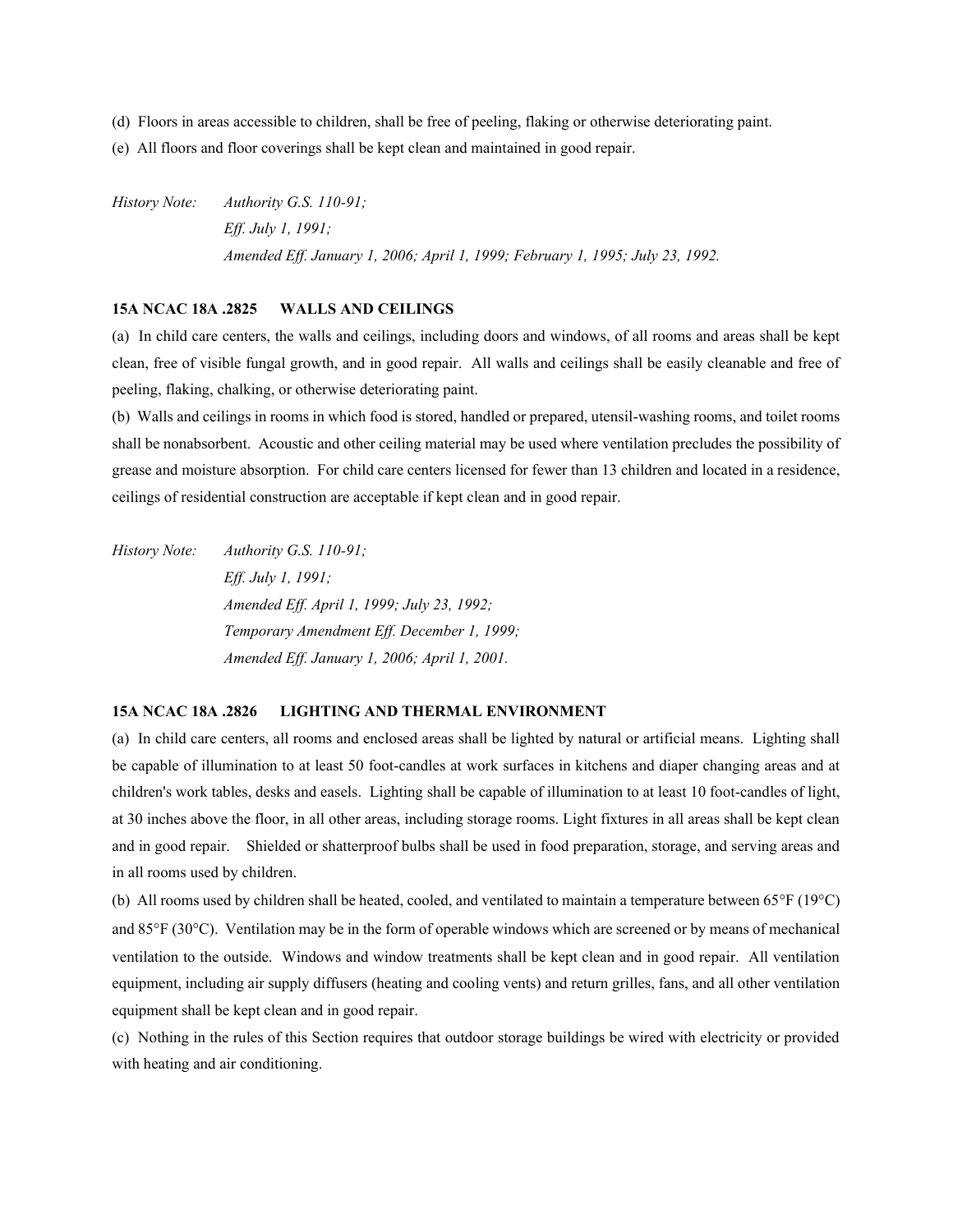*History Note: Authority G.S. 110-91; Eff. July 1, 1991; Amended Eff. January 1, 2006; February 1, 1995.*

# **15A NCAC 18A .2827 COMMUNICABLE DISEASES AND CONDITIONS**

(a) In child care centers, children who become ill to the extent that they can no longer participate in routine group activities shall be separated from the other children until the child leaves the center.

(b) Each child care center shall include a designated area for a child who becomes ill to the extent that she or he can no longer participate in the routine group activities. When in use, such area shall be equipped with a bed, cot or mat and a vomitus receptacle. Thermometers and all materials used in the designated area including mouthable toys shall be cleaned and sanitized after each use. Linens and disposables shall be changed after each use.

(c) If the area is not a separate room, it shall be separated from space used by other children by a partition, screen or other means. The designated area shall be located so that health and sanitation measures can be carried out without interrupting activities of other children and staff.

(d) Employees with a communicable disease or a communicable condition shall be excluded from situations in which transmission can be expected to occur, in accordance with Communicable Disease Control Measures under 10A NCAC 41A .0200. Any employee with boils, sores, burns, infected wounds or other potentially draining lesions on exposed skin shall bandage the affected area to eliminate exposure to drainage. If such bandaging obstructs handwashing or if the exposure to drainage cannot be eliminated, then the employee shall be excluded from food preparation and caregiving while the condition exists.

*History Note: Authority G.S. 110-91; Eff. July 1, 1991; Amended Eff. February 1, 1995; Temporary Amendment Eff. April 15, 1998; Amended Eff. January 1, 2006; April 1, 1999.* 

# **15A NCAC 18A .2828 HANDWASHING**

*History Note: Authority G.S. 110-91; Eff. July 1, 1991; Amended Eff. April 1, 1999; February 1, 1995; Repealed Eff. January 1, 2006. (See Rule .2803).*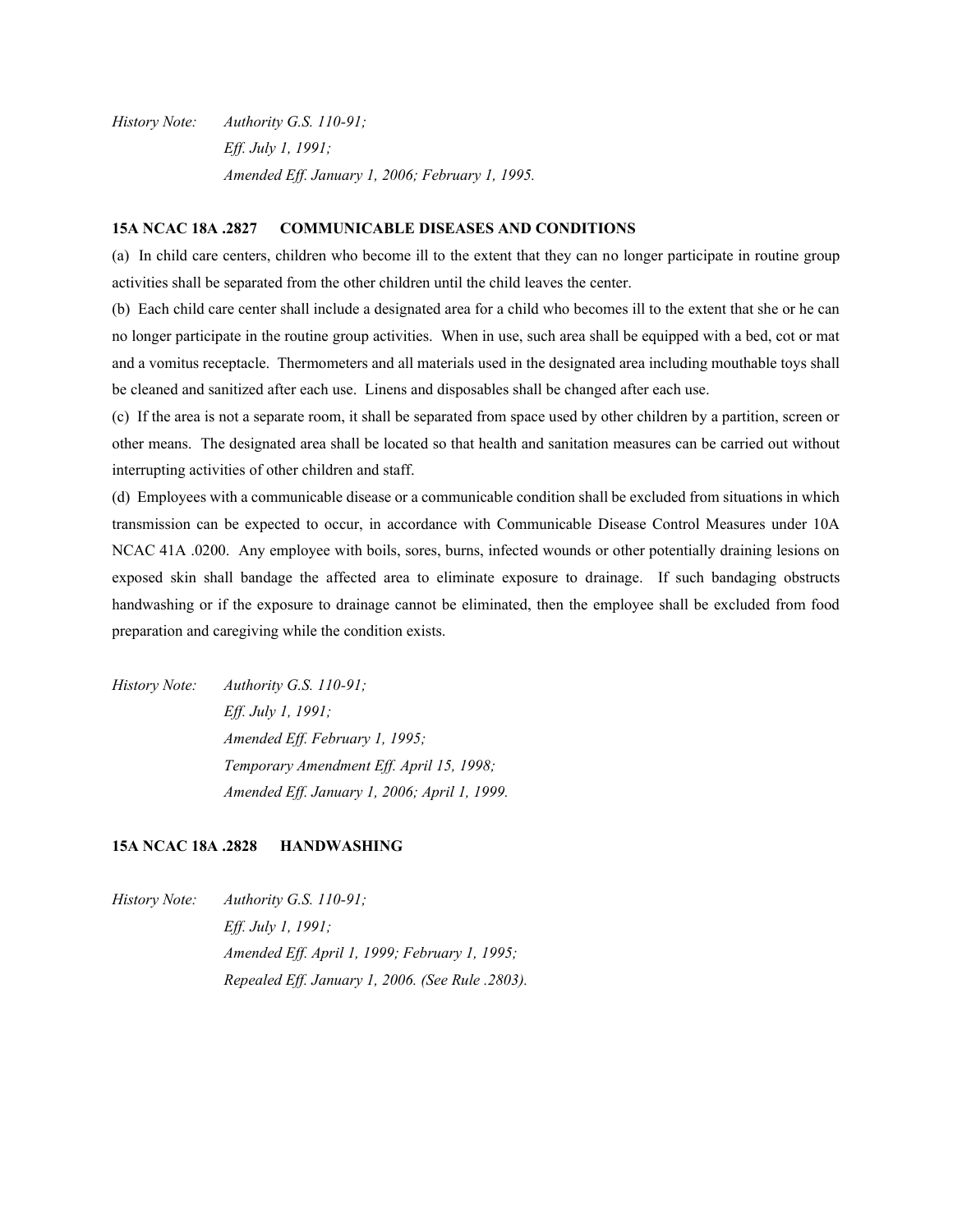#### **15A NCAC 18A .2829 WASTEWATER**

In child care centers, all wastewater shall be disposed of in a publicly-owned wastewater treatment system or by an approved properly operating on-site wastewater system under 15A NCAC 18A .1900. Septic systems shall be sized to accommodate anticipated children and staff for all shifts.

*History Note: Authority G.S. 110-91; Eff. July 1, 1991; Amended Eff. January 1, 2006; April 1, 1999; February 1, 1995.*

#### **15A NCAC 18A .2830 SOLID WASTES**

(a) In child care centers, food scraps and other putrescible materials shall be placed in a plastic-lined, cleanable, covered container and removed to an exterior garbage area at least daily. Scrap paper, cardboard boxes and similar items shall be stored in containers or designated areas.

(b) Garbage containers, mops and other cleaning equipment shall be kept clean. Facilities shall be provided for the washing and storage of garbage containers and mops for child care centers, except for centers licensed for fewer than 13 children and located in a residence. Cleaning facilities shall include a faucet with a threaded nozzle and water of at least  $80^{\circ}F(27^{\circ}C)$  in either a designated utility sink or above a curbed impervious pad sloped to drain into a publiclyowned wastewater treatment system or by an approved properly operating on-site wastewater system in accordance with 15A NCAC 18A .1900. Can cleaning facilities approved prior to July 1, 1991 shall be approved if in good repair. (c) Dumpsters and other containerized systems shall be kept clean and covered. Facilities shall be provided for cleaning either on-site, or off-site through a contractual agreement.

(d) Solid wastes shall be disposed of to prevent insect breeding and public health nuisances.

*History Note: Authority G.S. 110-91; Eff. July 1, 1991; Amended Eff. February 1, 1995; Temporary Amendment Eff. April 15, 1998; Amended Eff. January 1, 2006; April 1, 1999.*

# **15A NCAC 18A .2831 ANIMAL AND VERMIN CONTROL**

(a) Unrestrained animals, except those used in supervised activities or pet therapy programs, shall not be allowed in a child care center, including the outdoor learning environment. When animals are on the premises, copies of vaccination records required by North Carolina law and local ordinances shall be available for review. Any animals kept as pets shall be examined by a veterinarian to determine that they are free from vermin, such as mites, lice, fleas, and ticks, and pathogens that could adversely affect human health. Turtles, iguanas, frogs, salamanders, and other reptiles or amphibians are not allowed to be kept as pets on the premises. Animals shall not be allowed in or kept at the entrances to food preparation areas. Animal cages shall be kept clean and waste materials shall be bagged, sealed,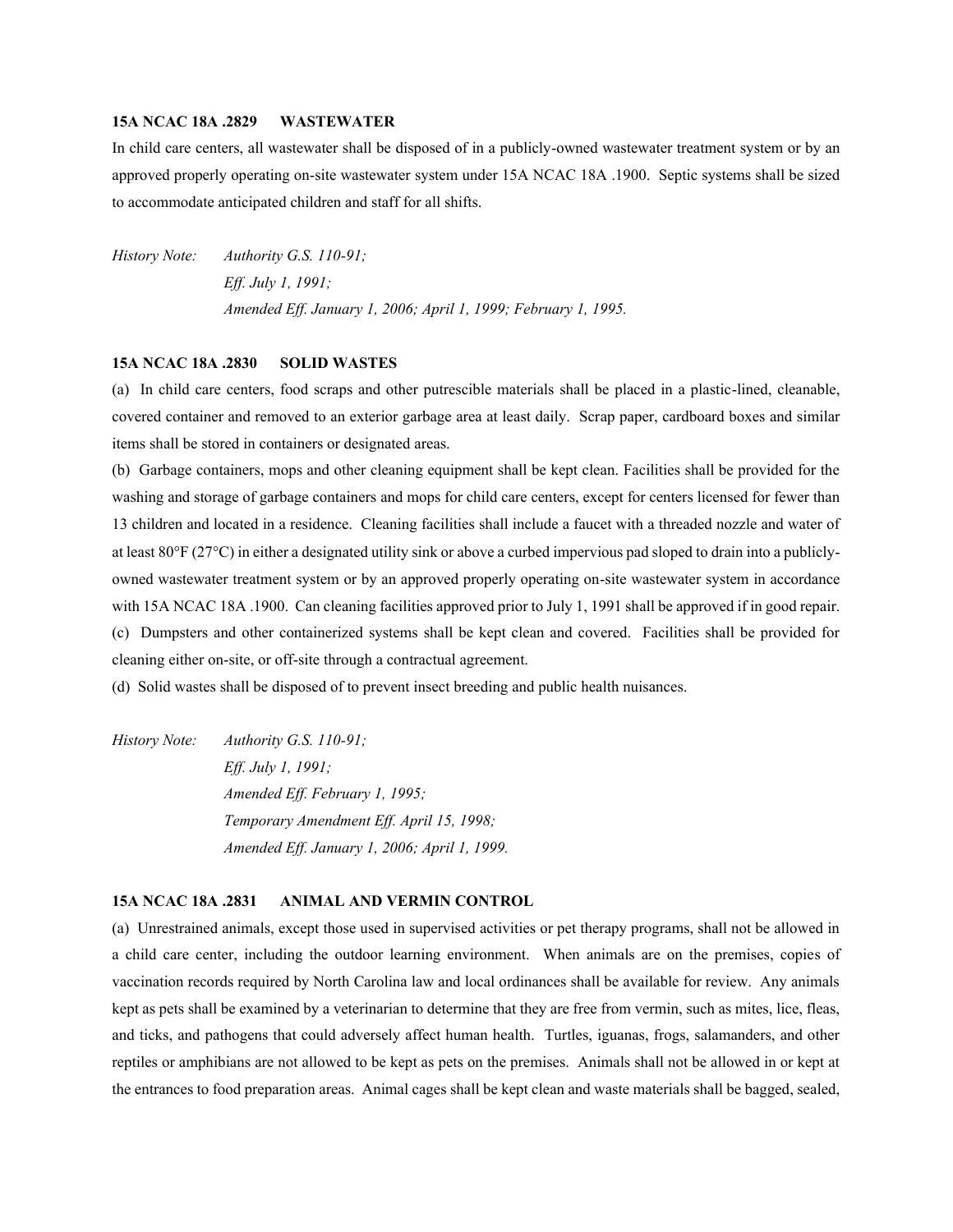and immediately disposed of in the exterior garbage area in a covered container. Animals belonging to child care owners, employees, volunteers, visitors, and children shall not be allowed in child care centers or on the premises unless the above requirements are met.

(b) Effective measures shall be taken to keep uncontained insects, rodents, and other vermin out of the child care centers and to prevent their breeding or presence on the premises. Traps shall only be placed in areas inaccessible to children.

(c) All openings to the outer air shall be protected against the entrance of flying insects. In food preparation areas, only fly traps, pyrethrin-based insecticides or a fly swatter shall be used for extermination of flying insects. Products shall be used only in accordance with directions and cautions appearing on their labels. Insecticides shall not come in contact with raw or cooked food, utensils, or equipment used in food preparation and serving, or with any other foodcontact surface.

(d) Only those pesticides which have been registered with the U.S. Environmental Protection Agency and the North Carolina Department of Agriculture and Consumer Services shall be used. Pesticides shall be used in accordance with the directions on the label and shall be stored in a locked storage room or cabinet separate from foods and medications. Pesticides shall not be applied or used when children are present in the area.

(e) Decks, fences, playground equipment, and other products constructed or installed after September 1, 2006 shall not be made from chromated copper arsenate (CCA) pressure-treated wood unless the use of CCA-treated wood is for an approved use listed on the CCA product label and allowed under the US EPA Supplemental Guidance on Interpretation of Revised Chromated Copper Arsenate (CCA) Wood Preservative Label, as amended.

(f) In areas accessible to children, CCA-treated wood decks, playground and recreational equipment, and structures installed or constructed:

- (1) prior to January 1, 2005; or
- (2) where EPA allows the use of CCA-treated wood,

shall be sealed using an oil-based, semi-transparent sealant; oil-based clear stain; or a water-based clear stain applied at least once every two years.

(g) At the time of the initial sealant or stain application and whenever more than two years has passed since the previous sealant application, soil under such wood shall be:

- (1) removed and replaced with similar material;
- (2) covered with at least four inches of soil, gravel, sand, sod, or other vegetation; or
- (3) otherwise made inaccessible.

(h) Any composting areas shall be covered and maintained to prevent attracting rodents or vermin. Worm bins shall be kept covered.

(i) Grass, fruit and vegetable gardens, vines on fences, and other vegetation shall be maintained in a manner which does not encourage the harborage of vermin.

(j) Pets kept outdoors shall be in a designated area that is maintained and separate from the outdoor area used by the children.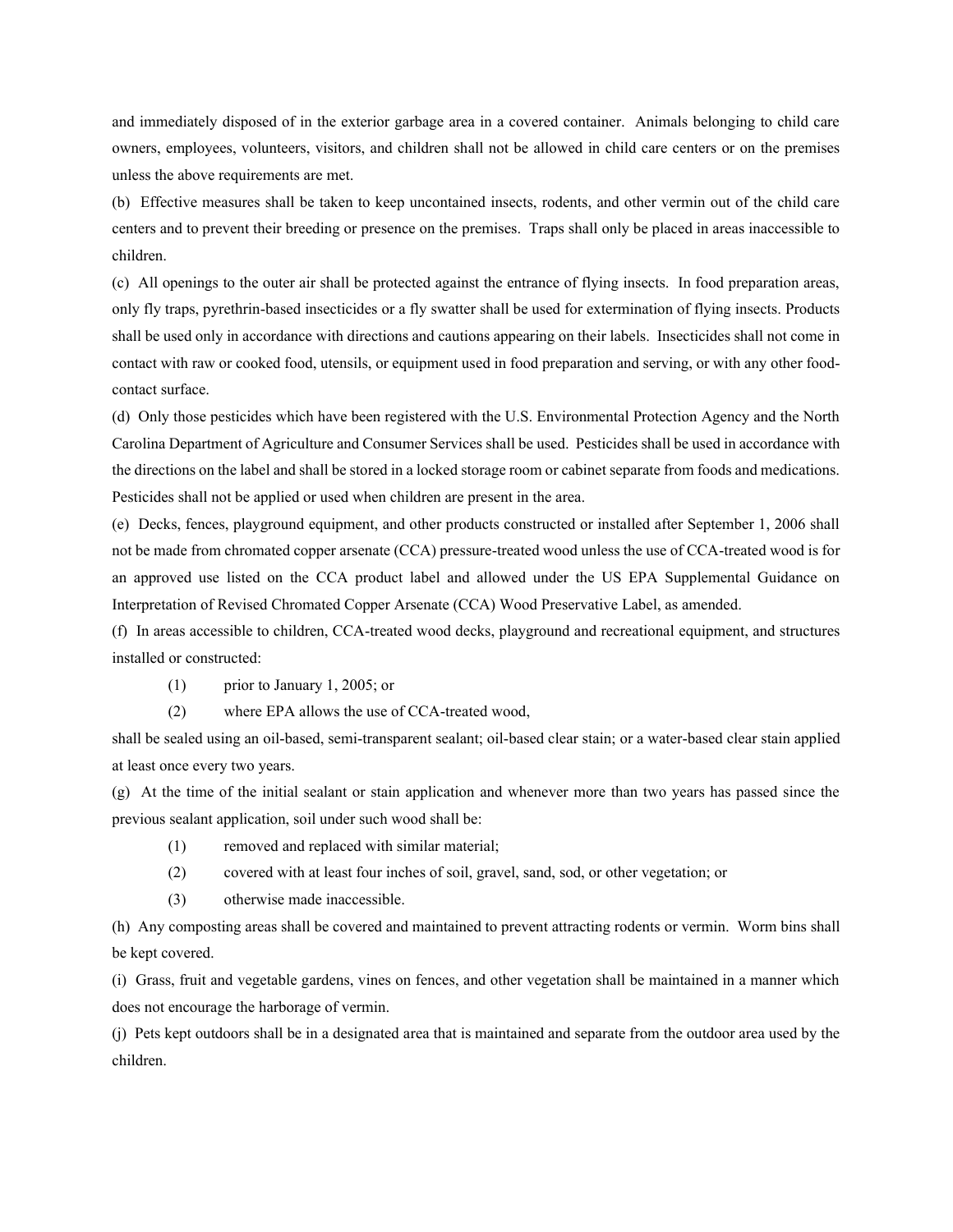*History Note: Authority G.S. 110-91; Eff. July 1, 1991; Temporary Amendment Eff. April 15, 1998; Amended Eff. August 2, 2007; January 1, 2006; April 1, 1999.*

#### **15A NCAC 18A .2832 OUTDOOR LEARNING ENVIRONMENT AND PREMISES**

(a) At child care centers, the premises, including the outdoor learning environment, shall be kept clean, drained to minimize standing water, free of litter and hazardous materials, and maintained in a manner which does not encourage the harborage of vermin. All debris, glass, dilapidated structures and broken play equipment shall be removed. Wells, grease traps, cisterns and utility equipment shall be made inaccessible to children.

(b) Sand toys, water tables and other items that can collect standing water in the outdoor learning environment shall be emptied and stored to prevent standing water.

- (c) For outdoor play equipment, including all structures accessible to children, the following shall apply:
	- (1) Equipment shall be kept in good repair, free of peeling, flaking, or chalking paint and free of rust and corrosion;
	- (2) The sandbox used in outdoor play shall be constructed to allow for drainage and shall be covered when not in use and kept clean.

(d) If a daily air quality forecast is made by the Division of Air Quality or the regional air quality agency for the county where a center is located, outdoor activity for children shall be restricted as follows. On days with a code orange (unhealthy for sensitive groups) forecast, children shall not be outside participating in physical activity between noon and 8:00 p.m. for more than one hour. On days with a code red (unhealthy) forecast, children shall not be outside participating in physical activity between noon and 8:00 p.m. for more than 15 minutes. On days with a code purple (very unhealthy) forecast, children shall not be outside participating in physical activity between noon and 8:00 p.m. Provisions shall be made to allow children with diagnosed asthma or with coughing or wheezing symptoms to participate in physical activity indoors on days with a code orange, red or purple air quality forecast.

(e) When food service is provided in the outdoor learning environment, food shall be protected, stored, prepared and served in accordance with 15A NCAC 18A .2806, .2807 and .2808. Employees and children shall wash hands in accordance with 15A NCAC 18A .2803 and food service tables shall be cleaned or covered prior to use.

(f) When diapering and toileting facilities are provided in the outdoor learning environment, they shall be maintained in accordance with 15A NCAC 18A .2817 and .2819 and employees and children shall wash hands in accordance with 15A NCAC 18A .2803.

(g) Storage provided outdoors for children's toys shall be kept clean. Storage areas that are accessible to children shall be kept free of hazardous equipment and substances in accordance with 15A NCAC 18A .2820. Storage areas shall meet requirements for lighting in accordance with 15A NCAC 18A .2826 by means of opening doors, windows, sky lights, battery operated light, flashlight or electric lighting. Spare batteries shall be available for battery operated light fixtures and flashlights.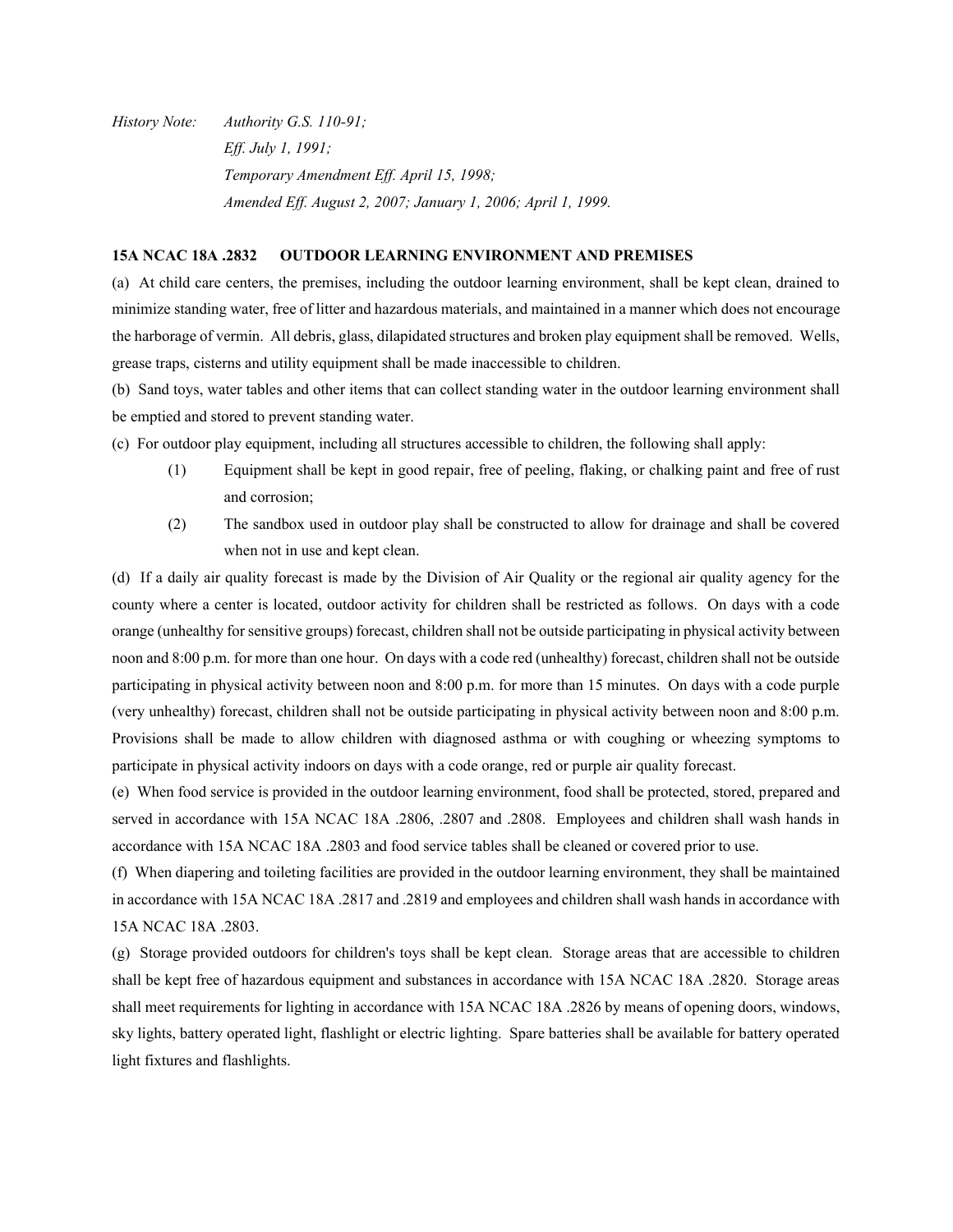(h) Outdoor water activity centers shall be maintained in accordance with 15A NCAC 18A .2822. Flow through water play systems shall be designed to minimize standing water. Employees and children shall wash hands in accordance with 15A NCAC 18A .2803 before and after water play.

(i) Central vacuums that exhaust to the outdoors away from children may be used in lieu of HEPA vacuum cleaners to meet the daily vacuuming requirements in Rule .2824(c).

*History Note: Authority G.S. 110-91; Eff. July 1, 1991; Amended Eff. July 1, 2006; January 1, 2006; April 1, 1999; July 23, 1992.*

#### **15A NCAC 18A .2833 SWIMMING AND WADING POOLS**

(a) At child care centers, swimming and wading pools shall be designed, constructed, operated and maintained in accordance with the Rules Governing Public Swimming Pools, 15A NCAC 18A .2500. Copies of these Rules may be obtained from DENR, Division of Environmental Health, Environmental Health Services Section.

(b) Portable wading pools, natural bodies of water, and other unfiltered, nondisinfected containments of water shall not be utilized for recreation activities.

*History Note: Authority G.S. 110-91; Eff. July 1, 1991; Amended Eff. February 1, 1995; January 1, 1992; Temporary Amendment Eff. April 15, 1998; Amended Eff. January 1, 2006; April 1, 1999.* 

#### **15A NCAC 18A .2834 COMPLIANCE, INSPECTIONS AND REPORTS**

(a) When requested by a child care operator or the Division of Child Development, a sanitation inspection shall be conducted by the local health department within 30 days.

(b) Unannounced inspections of child care centers shall be made by the Department at least once each six-month period. The evaluation shall be completed on the Sanitation Standards Evaluation Form for Child Care Centers provided by the Department. Other versions of the form, including electronic, are allowed but shall be duplicates of the Sanitation Standards Evaluation Form for Child Care Centers. An original and two copies of the form shall be completed by the Department. The original shall be submitted to the Division of Child Development. The child care center operator and the Department shall each retain a copy.

(c) The Department shall inspect each child care program that has been designated as a child care center by the Division of Child Development. Demerits shall be assigned for each occurrence of violations within these requirements:

(1) violation of Rules .2803 or .2836 of this Section related to handwashing when required shall be assessed five demerits;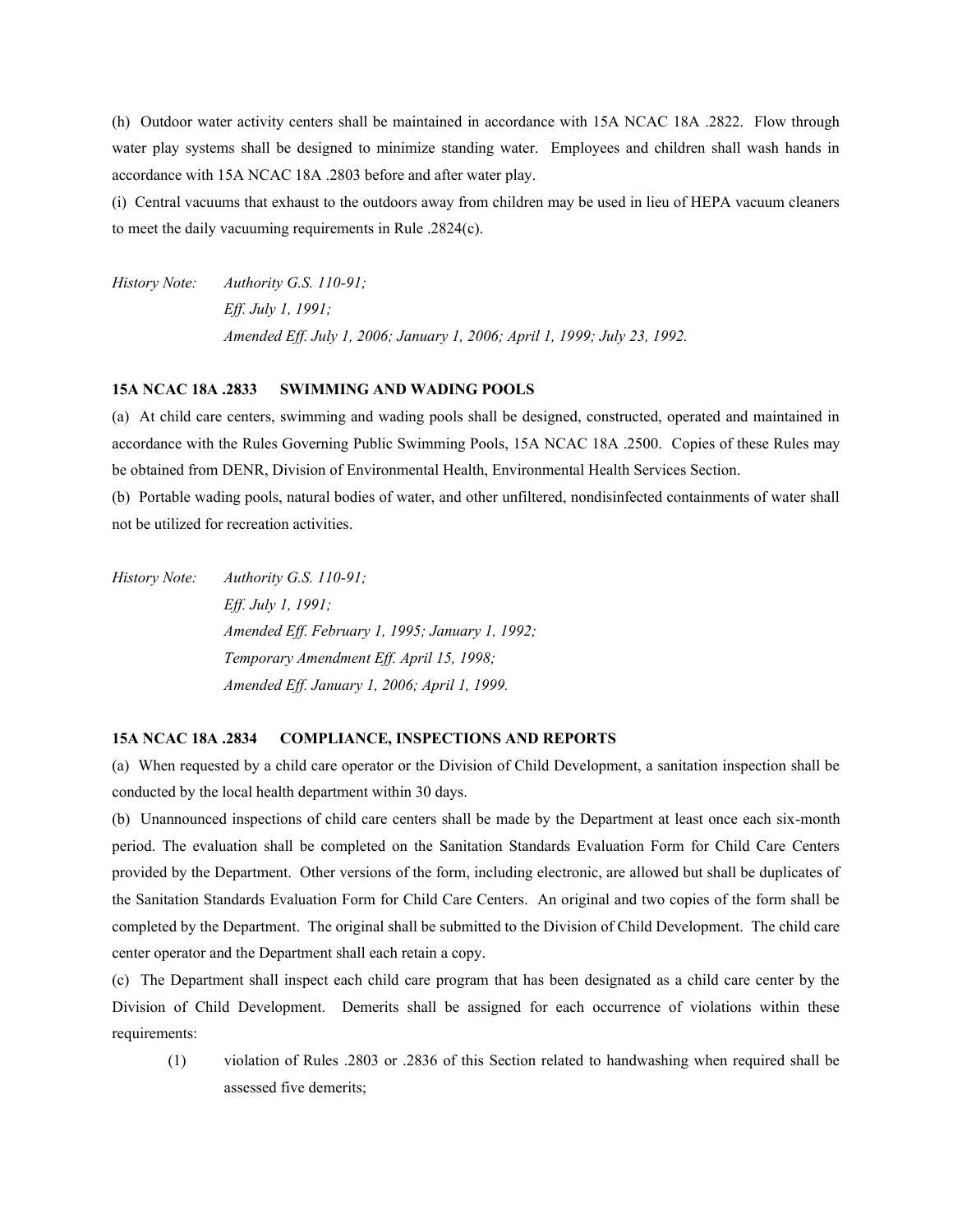- (2) violation of Rule .2803 of this Section related to proper handwashing procedures shall be assessed five demerits;
- (3) violation of Rule .2804 of this Section related to food from approved sources, no spoilage, or adulteration shall be assessed six demerits;
- (4) violation of Rules .2804, .2806, or .2807 of this Section related to potentially hazardous food meeting storage and holding temperatures; and refrigeration of bottles and lunches at 45° F or below shall be assessed six demerits;
- (5) violation of Rules .2806, .2807, .2808, or .2836 of this Section related to food properly stored, thawed, prepared, cooked, cooled, handled, served, transported, packaged, and identified, and only supervised children in the kitchen shall be assessed five demerits;
- (6) violation of Rule .2808 of this Section related to food not re-served shall be assessed three demerits;
- (7) violation of Rule .2807 of this Section related to food thermometers provided and accurate shall be assessed two demerits;
- (8) violation of Rules .2809 or .2810 of this Section related to food service equipment and utensils meeting specifications for refrigeration, sinks, lavatories and dishwashing equipment shall be assessed six demerits;
- (9) violation of Rules .2809 or .2810 of this Section related to food service equipment and utensils meeting specifications for other equipment and utensils, approved material and construction shall be assessed four demerits;
- (10) violation of Rules .2809 or .2812 of this Section related to food contact surfaces properly washed, rinsed, sanitized and air dried; and single-service articles not re-used shall be assessed five demerits;
- (11) violation of Rule .2812 of this Section related to sanitizer provided and test kit available shall be assessed two demerits;
- (12) violation of Rule .2812 of this Section related to equipment and non-food contact surfaces clean and in good repair shall be assessed four demerits;
- (13) violation of Rule .2814 of this Section related to proper storage and handling of clean equipment, utensils, and single-service articles shall be assessed three demerits;
- (14) violation of Rule .2815 of this Section related to water supply and drinking water facilities meets 15A NCAC 18A .1700 or 15A NCAC 18C, whichever is applicable, and documentation provided shall be assessed six demerits;
- (15) violation of Rule .2815 of this Section related to hot water supplied and maintained in the kitchen shall be assessed six demerits;
- (16) violation of Rule .2815 of this Section related to hot water supplied and tempered water maintained as required in all other areas shall be assessed four demerits;
- (17) violation of Rule .2815 of this Section related to hot water in excess of 120° F not allowed in areas accessible to children shall be assessed six demerits;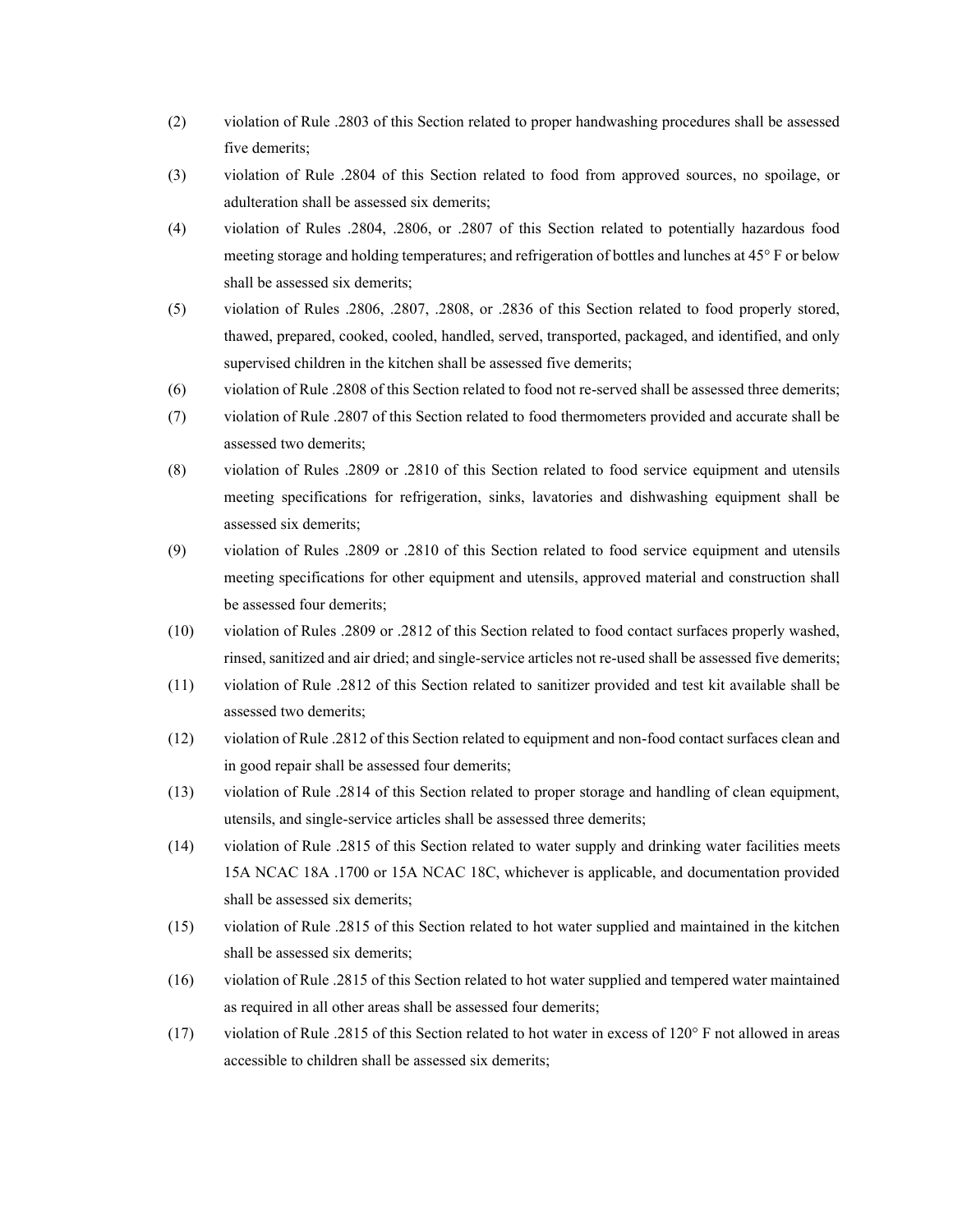- (18) violation of Rule .2815 of this Section related to backflow prevention provided, no cross connections shall be assessed three demerits;
- (19) violation of Rules .2815 or .2836 of this Section related to drinking fountains of approved type, pressure regulated, clean shall be assessed two demerits;
- (20) violation of Rule .2816 of this Section related to identified lead poisoning hazards as defined under G.S. 130A-131.7(7) shall be assessed six demerits;
- (21) violation of Rules .2817, .2818 or .2836 of this Section related to toilet and lavatory facilities properly sized, located and accessible, and in good repair; sinks, toilets and potty chairs cleaned and disinfected shall be assessed four demerits;
- (22) violation of Rules .2817 or .2818 of this Section related to soap, approved hand drying devices, and toilet tissue available shall be assessed three demerits;
- (23) violation of Rules .2817 or .2818 of this Section related to approved storage in toilet rooms, lavatories free of storage; and handwash signs posted shall be assessed two demerits;
- (24) violation of Rules .2817, .2819 or .2836 of this Section related to approved diaper changing facilities shall be assessed six demerits;
- (25) violation of Rule .2819 of this Section related to diapering surfaces cleaned and disinfected after each use shall be assessed six demerits;
- (26) violation of Rule .2819 of this Section related to cleaning and disinfecting solutions provided and test kit available when required shall be assessed two demerits;
- (27) violation of Rules .2818, .2819 or .2820 of this Section related to diaper changing facilities free of storage and in good repair; cleaning and disinfecting solutions labeled; approved diapering methods used; and diaper changing and handwash signs posted shall be assessed four demerits;
- (28) violation of Rule .2820 of this Section related to medications properly stored shall be assessed six demerits;
- (29) violation of Rule .2820 of this Section related to hazardous products properly stored and locked shall be assessed six demerits;
- (30) violation of Rule .2820 of this Section related to non-hazardous products properly stored shall be assessed three demerits;
- (31) violation of Rule .2820 of this Section related to facilities provided for proper storage, used and kept clean shall be assessed two demerits;
- (32) violation of Rules .2821 or .2836 of this Section related to individual linen provided; adequate beds, cots, or mats provided, in good repair, properly stored, labeled, and spaced during use shall be assessed three demerits;
- (33) violation of Rule .2821 of this Section related to linen, bedding, wash cloths, bibs and burping cloths laundered and in good repair shall be assessed three demerits;
- (34) violation of Rules .2822 or .2836 of this Section related to toys, equipment and furniture clean and in good repair; water play centers cleaned, sanitized and maintained shall be assessed four demerits;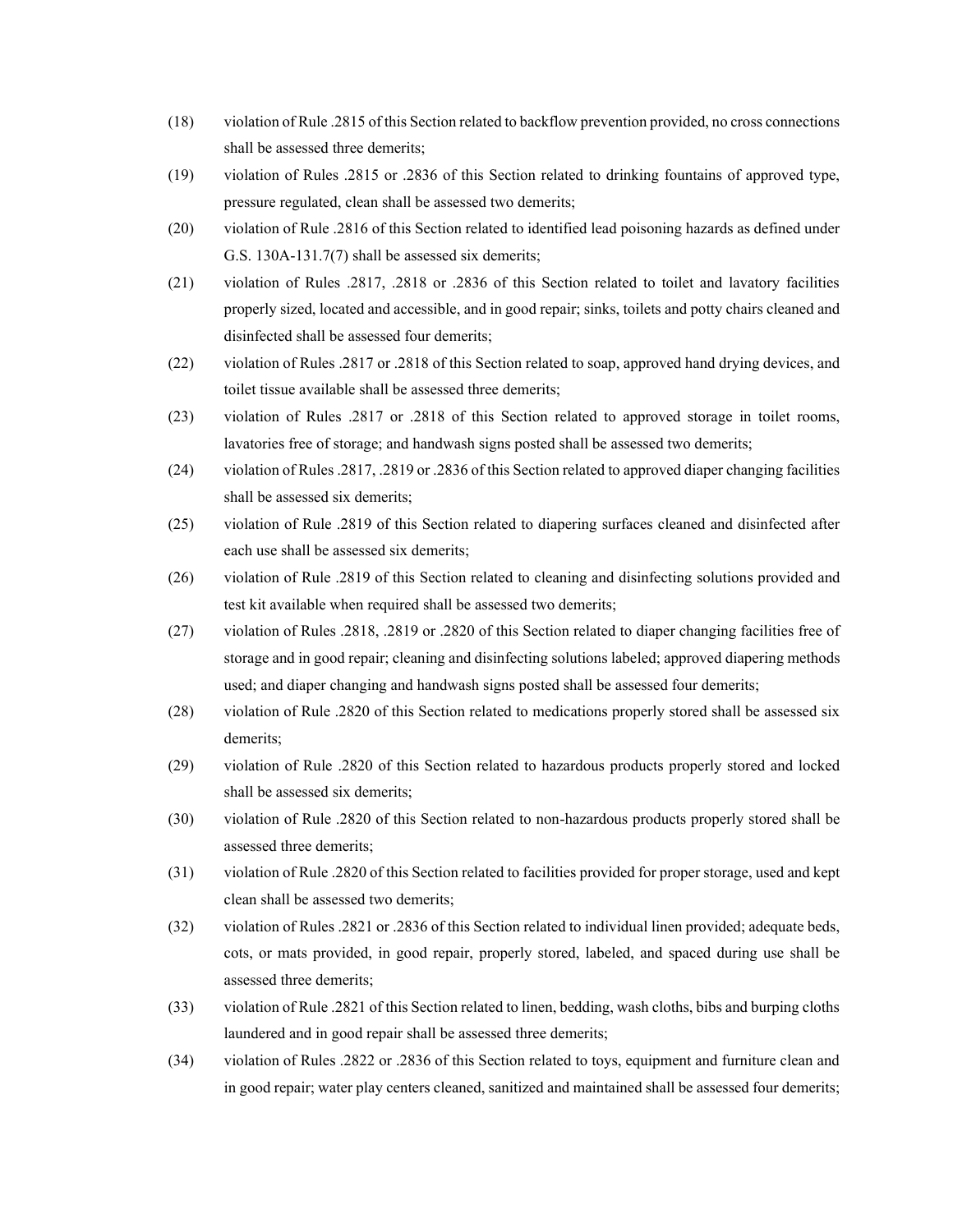- (35) violation of Rules .2822 or .2836 of this Section related to mouth-contact surfaces cleaned and sanitized in rooms where children who are not toilet trained are cared for shall be assessed four demerits;
- (36) violation of Rules .2808 or .2823 of this Section related to personnel using approved hygienic practices, clean clothes and hair restraints where required, and evidence of tobacco use in the outdoor learning environment or in any part of a child care center without a separate ventilation system shall be assessed two demerits;
- (37) violation of Rules .2824, .2825 or .2836 of this Section related to floors, walls and ceilings easily cleanable, in good repair, clean, carpets vacuumed and extraction cleaned as required shall be assessed four demerits;
- (38) violation of Rule .2826 of this Section related to the lighting and thermal environment and room temperature between 65°F and 85°F shall be assessed three demerits;
- (39) violation of Rule .2826 of this Section related to equipment clean and in good repair and maintained as required shall be assessed two demerits;
- (40) violation of Rule .2827 of this Section related to persons with a communicable disease or a condition excluded in accordance with 15A NCAC 19A .0200 shall be assessed six demerits;
- (41) violation of Rules .2827 or .2836 of this Section related to persons caring for sick or mildly ill children excluded from situations in which transmission of communicable disease can be expected to occur shall be assessed four demerits;
- (42) violation of Rule .2827 of this Section related to the designated area for sick children maintained as required shall be assessed two demerits;
- (43) violation of Rule .2829 of this Section related to wastewater disposed of by approved methods in accordance with 15A NCAC 18A .1900 shall be assessed six demerits;
- (44) violation of Rules .2830 or .2836 of this Section related to solid waste properly handled; containers and cleaning equipment kept clean, and can cleaning facilities adequate shall be assessed two demerits;
- (45) violation of Rule .2831 of this Section related to approved pesticides properly used and new Chromated Copper Arsenate (CCA) pressure-treated wood shall be assessed six demerits;
- (46) violation of Rule .2831 of this Section related to Chromated Copper Arsenate pressure-treated wood sealed and soil covered or inaccessible as required shall be assessed two demerits;
- (47) violation of Rule .2831 of this Section related to animals in food preparation areas and no unrestrained or prohibited animals except as noted shall be assessed three demerits;
- (48) violation of Rules .2831 or .2832 of this Section related to effective control of rodents, insects and other vermin; premises free of vermin harborage and breeding areas shall be assessed three demerits;
- (49) violation of Rule .2832 of this Section related to premises clean and drained, equipment in good repair, sandboxes properly constructed and clean, and adherence to air quality forecast outdoor activity restrictions shall be assessed two demerits; and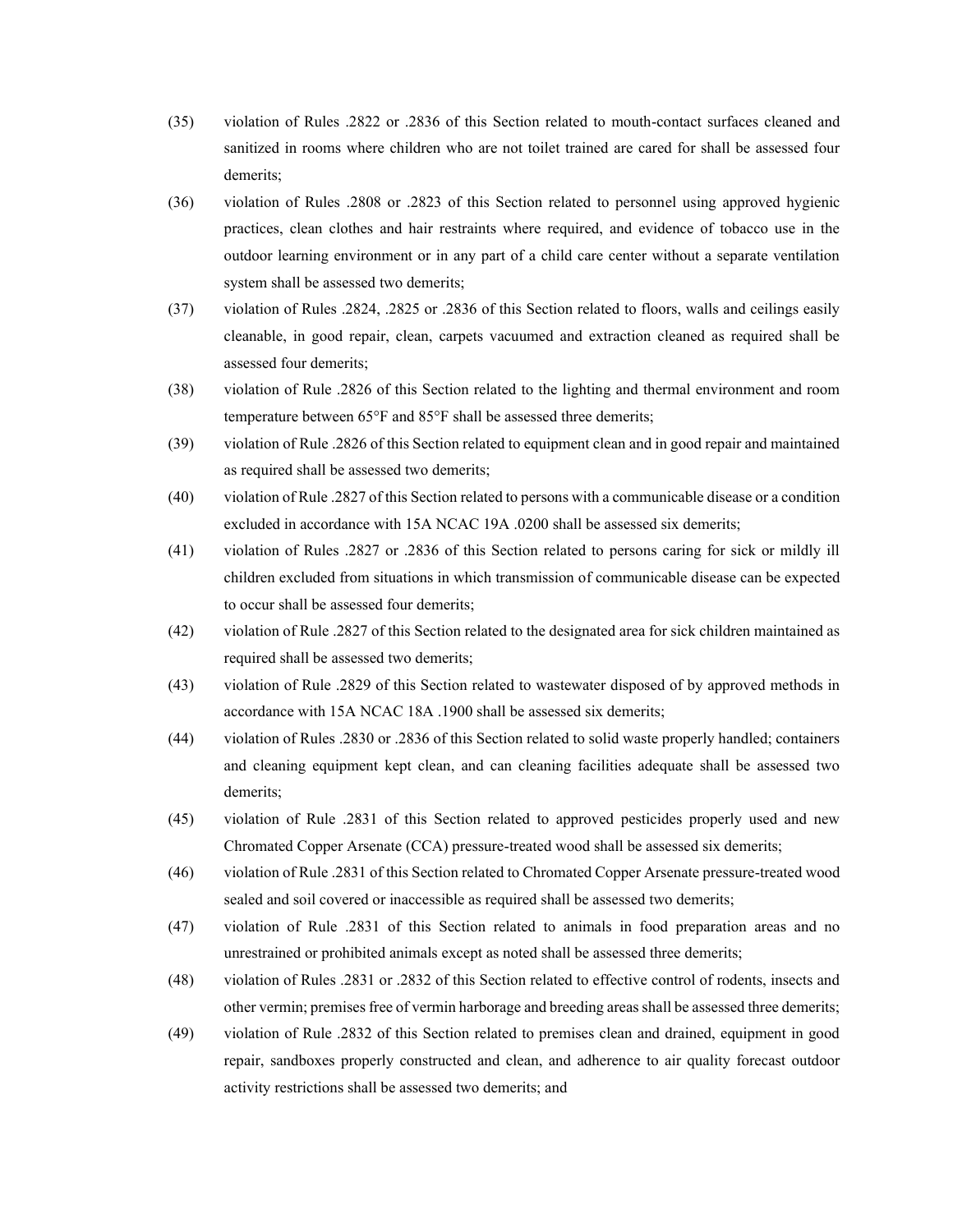(50) violation of Rule .2833 of this Section related to swimming and wading pools designed, constructed, operated and maintained in accordance with 15A NCAC 18A .2500 shall be assessed six demerits.

(d) The Department shall indicate on the Child Care Inspection Sanitation Form whether the center is superior, approved, provisional, or disapproved. A Sanitation Classification placard shall be posted in the center in a conspicuous place designated by the Department. The classification of a child care center is based on the center's compliance with the Rules of this Section. A summary classification of disapproved shall be issued and forwarded to the Division of Child Development when the right-of-entry to inspect is denied or when an inspection is discontinued at the request of the operator or administrator unless the decision to discontinue the inspection is mutual. A summary classification of disapproved shall also be issued and forwarded to the Division of Child Development when a water sample is confirmed positive for fecal coliform, total coliform or other chemical constituents in accordance with 15A NCAC 18A .1725.

(e) The child care center's compliance is indicated by the number of demerits on the Child Care Sanitation Inspection Form.

- (1) When an inspection is requested and conducted for the purpose of issuing a license to a new operator, a Child Care Sanitation Inspection Form shall be forwarded to the Division of Child Development only when the child care center can be granted a superior classification. If the center is not yet open and children are not in attendance when the initial inspection is conducted, a Child Care Sanitation Inspection Form shall be completed and forwarded to the Division of Child Development, but the Sanitation Classification placard shall not be posted. Another sanitation inspection shall be conducted when children are in attendance within 30 days of opening and the Sanitation Classification placard shall then be posted. When a temporary license is issued as a result of a change of ownership in a child care center that continues to operate, the operator shall request an inspection from the Department within fourteen days. A sanitation classification placard shall be posted after each inspection of a center operating under a temporary license.
- (2) A child care center shall be classified as superior if the demerit score does not exceed 15 and no 6 point demerit item is violated.
- (3) A child care center shall be classified as approved if the demerit score is more than 15 and does not exceed 30, and no 6-point demerit item is violated.
- (4) A child care center shall be classified as provisional if any 6-point demerit item is violated or if the total demerit score is more than 30 but does not exceed 45. The provisional classification period shall not exceed seven days unless construction or renovation is necessary to correct any violation, in which case the Department may specify a longer provisional classification period.
- (5) A child care center shall be classified as disapproved if the demerit score is more than 45, or if conditions which resulted in a provisional classification have not been corrected in the time period specified by the Department.
- (6) If the child care center receives a disapproved classification, the Department shall immediately notify the Division of Child Development by faxing a copy of the inspection form.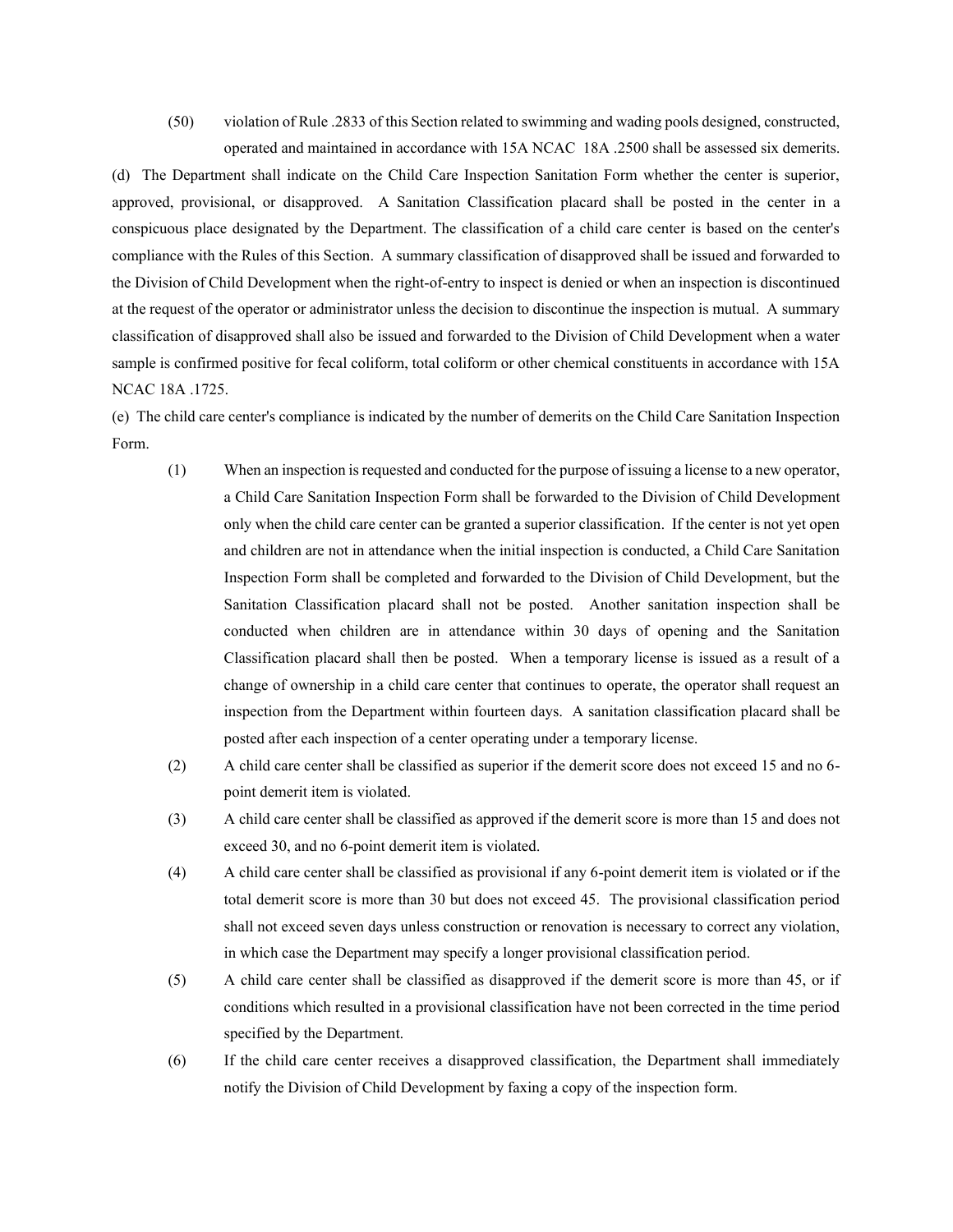(7) The Sanitation Classification placard shall not be removed except by or upon the instruction of the Department.

(f) If the Department determines that conditions found at the child care center at the time of any inspection or visit are dangerous to the health of the children, the Department shall immediately notify the Division of Child Development by verbal contact. The original inspection report or other documentation of the dangerous conditions shall be sent to the Division of Child Development within two working days following the inspection.

(g) The Department may conduct an inspection of any child care center as frequently as necessary in order to ensure compliance with the Rules in this Section.

(h) The Department shall use the Child Care Sanitation Inspection Form to document demerits for violations of the rules. A written explanation and corrective action for each violation shall be documented on a comment addendum form.

(i) In filling out the inspection form, demerits may be assessed only once for a single occurrence or condition existing within or outside the child care center. Demerits shall be assessed based on actual violations of the Rules of this Section observed during the inspection.

*History Note: Authority G.S. 110-88; 110-91; Eff. July 1, 1991; Amended Eff. February 1, 1995; Temporary Amendment Eff. April 15, 1998; Amended Eff. July 1, 2006; January 1, 2006; April 1, 1999.*

# **15A NCAC 18A .2835 APPEALS PROCEDURE**

Appeals concerning the enforcement of the Child Care Sanitation Rules in this Section as adopted by the Commission for Public Health shall be governed by Section 110-94 and Chapter 150B of the North Carolina General Statutes.

*History Note: Authority G.S. 110-91; Eff. July 1, 1991; Amended Eff. January 1, 2006.*

# **15A NCAC 18A .2836 MILDLY ILL CHILDREN**

Child care centers that are licensed to offer care to children pursuant to 10A NCAC 09 .2400, shall comply with all rules in this Section except as follows:

- (1) Prior to starting a program for mildly ill children, the child care operator shall request an inspection from the local health department.
- (2) Drinking fountains shall not be used.
- (3) Toilet fixtures, potty chairs, utility sinks, tubs and showers shall be cleaned and disinfected after each use.